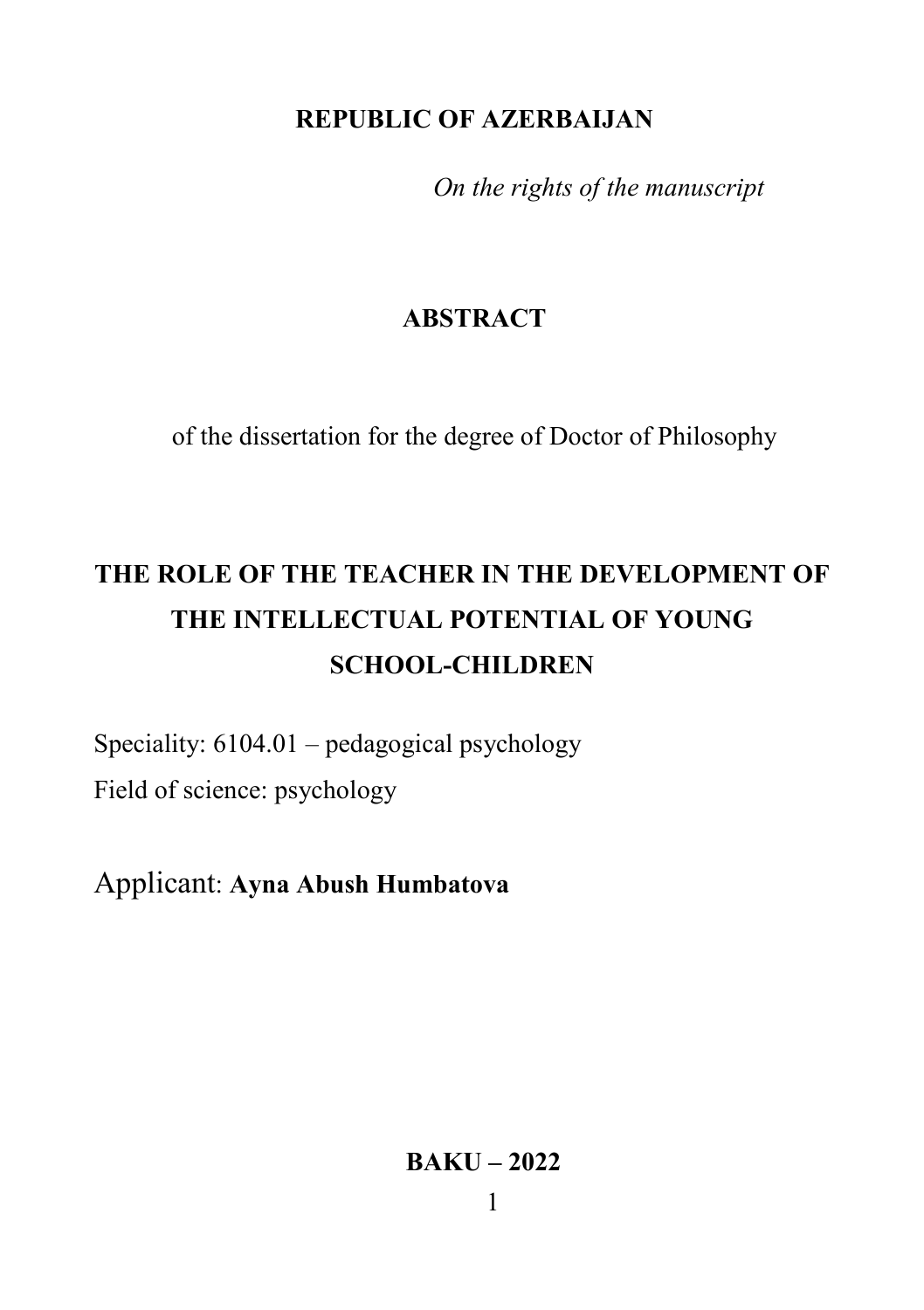The discreption of the distribution was careful was careful with the discreption of the Department of the Department of the Department of the Department of the Department of the Department of the Department of the Departme Psychology and Special Education of the Institute of Education of

Elmi rəhbər: Pedagoji elmlər doktoru, professor **Hikmat Abdul Alizada** 

**Rasmi opponentlar:** Psixologiya elmləri doktoru, professor **Ramiz İbrahim oğlu Əliyev** Doctor of Philosophy in Psychology, dosent

> Psixologiya üzrə fəlsəfə doktoru, dosent Akif Əlihüseyn oğlu Quliyev

> Psixologiya üzrə fəlsəfə doktoru, dosent Nurangiz Tofiq qızı Rzayeva

Azərbaycan Respublikasının Prezidenti vanında Ali Attestasiya Komissiyasının, Bakı Dövlət Universitetinin nəzdində fəaliyyət göstərən FD 2.43 Dissertasiya Surası

 $\mathcal{L}$  $\Lambda$   $\Omega$ 

Psixologiva elmləri doktoru, professor Kamila Ramiz qızı Əliyeva  $\Delta$  doctor of  $\Delta$ 

 $D$ imza elmi<sub>katibi</sub>: an

 $\sum_{i=1}^{n}$   $\sum_{i=1}^{n}$ 

 **(**signature)

imza

Psixologiya üzrə fəlsəfə doktoru Müsviq Hüseyn oğlu Mustafayev

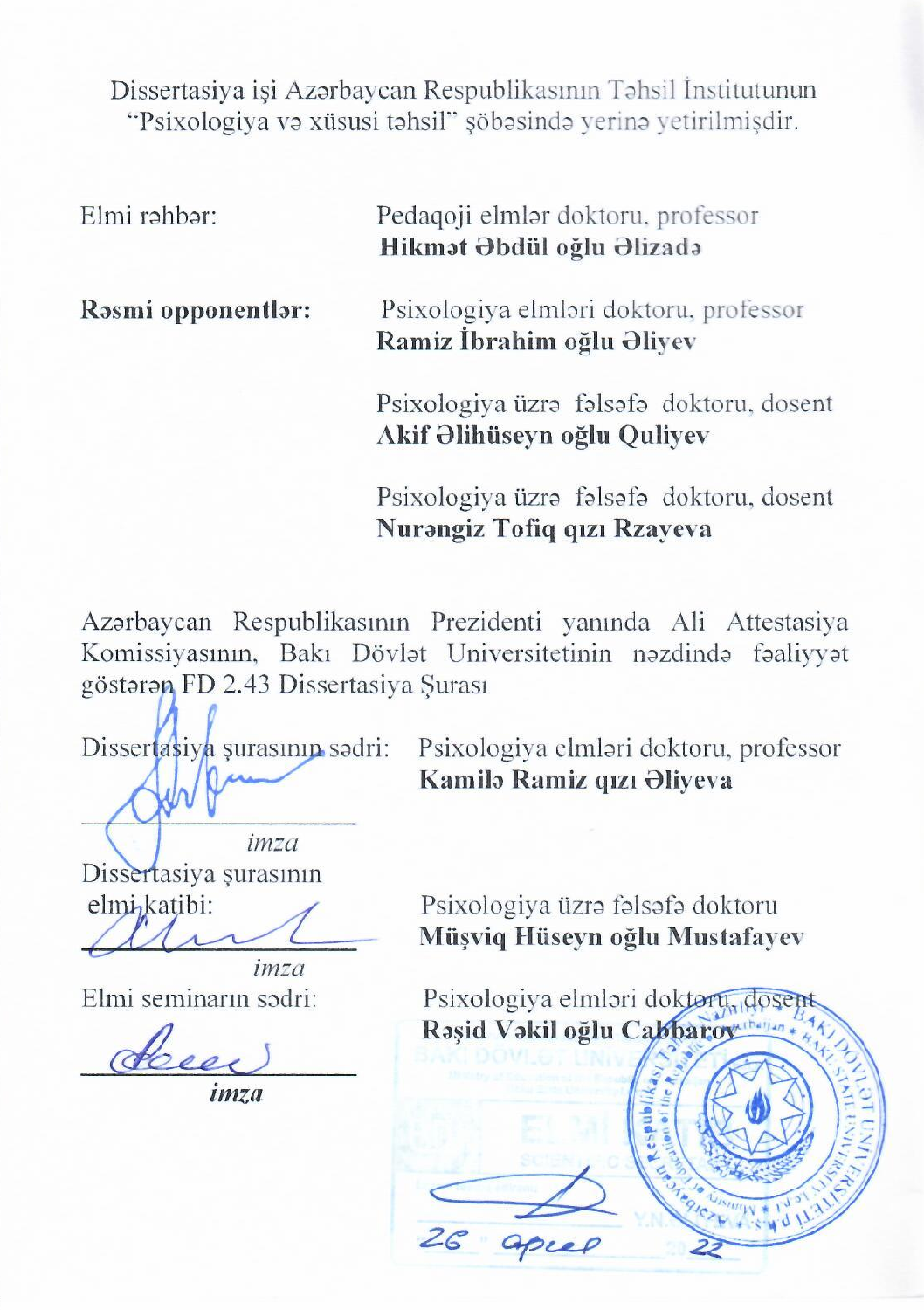## **GENERAL CONTENT OF THE WORK**

**Relevance and of development of the topic.** Modern people use high technologies in almost all spheres of in their lives and activities. The creation and application of high technologies put new demands on the labor market and the education system. The call to ''let's turn our economic potential into the intellectual potential of society" is one of the key components of our state's development strategy.

This requirement creates the basis for the rapid transition of schools that rely on student memory in the learning process to intellectual schools. The main stage of formation of the student's intellect is the early school period. This period is a very sensitive period of students' physical, physiological and mental development, rich in hesitations and contradictions. Therefore, during this period, high demands are put on the pedagogical activity of teachers for the psycho-pedagogically correct organization of the learning process.

In a new learning environment, it is natural to put on new demands on teacher performance. The essence and relevance of this requirement is reflected in the second direction of the State Strategy for the Development of Education of the Republic of Azerbaijan<sup>[1](#page-2-0)</sup>. Ensuring the effective organization of training with learning technologies, as well as taking into account the individual psychological characteristics of students is one of the strategic directions of pedagogical activity. This direction, which envisages the modernization of human resources in the field of education, serves to form a competent educator. At the same time, the content reflects the improvement of the professionalism of educators, the establishment of new systems for assessing the achievements of students, the creation of training methodologies for the identification and development of students" talents. In this regard, the research topic is devoted to a very topical issue.

One of the noteworthy points is that in the traditional teaching

 $\overline{a}$ 

<span id="page-2-0"></span><sup>&</sup>lt;sup>1</sup>State Strategy for the Development of Education in the Republic of Azerbaijan // –Baku: Curriculum, - 2013. №4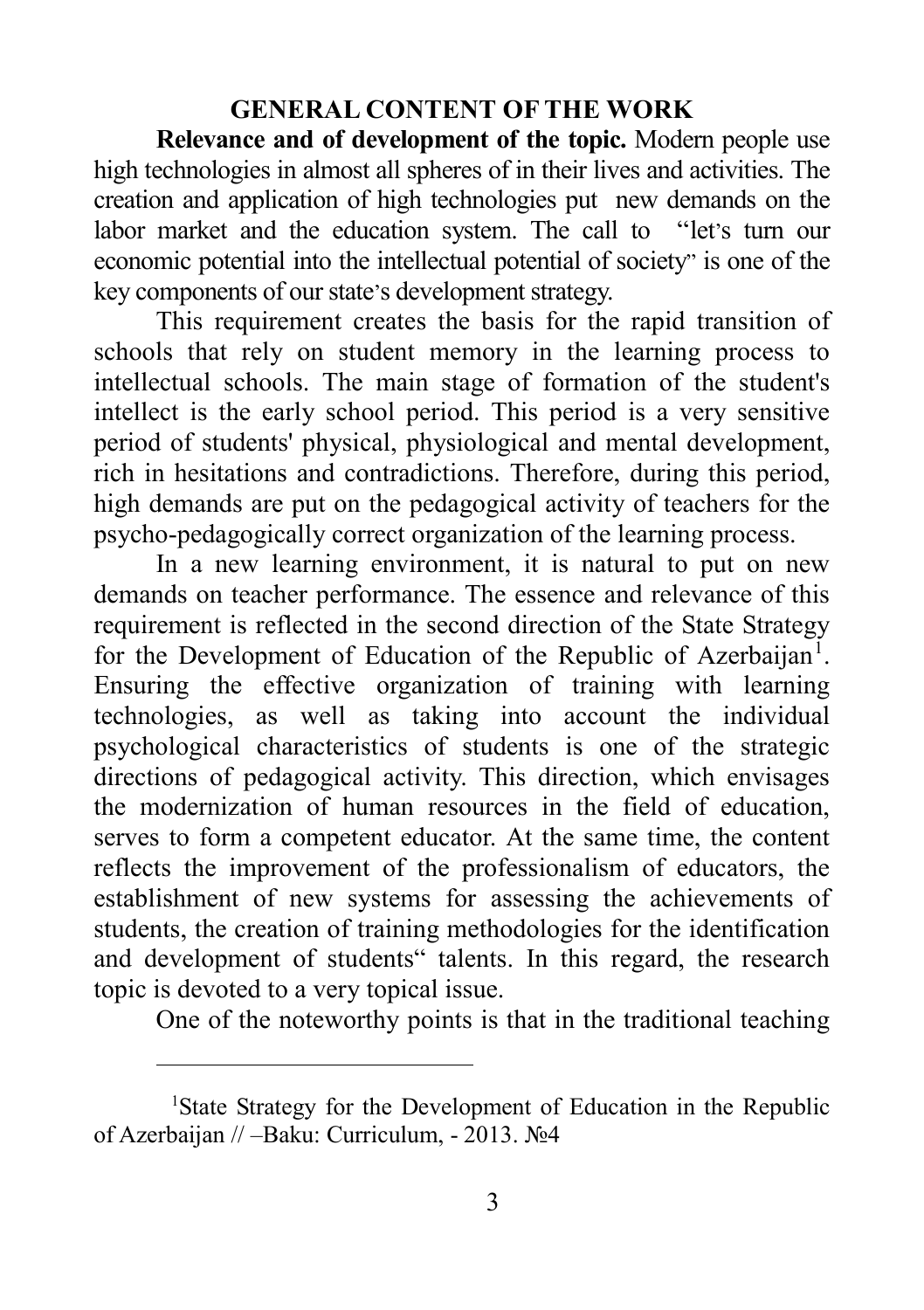process, the students' way of thinking is not taken into account by methodists and teachers. Depending on the nervous system, the students thinking is either fast or slow. These symptoms do not characterize the intellectual development of the students in terms of quality and they can not either. Because the issue can be solved in a standard or original way. The teacher should pay special attention to how the student solves the problem. He should approach students individually and create suitable conditions for their independence and creative activity in the classroom. In this way, the necessary information about the real intellectual levels of students and their developmental characteristics can be obtained. Based on this information, the teacher can plan and ensure the effective development of their intellectual potential.

Taking into account the fact that the future intellectual development of students starts in the early school years and teachers play an important role in this work, we formulated our research topic as "The role of the teacher in the development of intellectual potential of young students".

Interesting examples of the teacher factor in pedagogical activity can be found in the researches of G.Aisenk, J.Gilford, J.Piaget, I.Con, J.Renzulli, A.Bine and other psychologists.

Western educators I. Gerbart, Y. Comenius, G. Spencer, I. Pestalotsi, B. Bloom, E. Clapared studied many aspects of the problem.

Russian psychologists B.Teplov, A.Matyushkin, L.Rubinstein, V.Yurkevich, D.Ushinsky, N.Shumakova, V.Druzhinin, V.Shadrikov, D.Sh. Bogoyavlenskaya and others who emphasized the essential role of teachers and psychologists in the student development have studied this problem in various aspects.

Some aspects of creative opportunities of teacher activity were studied in the works of Azerbaijani scientists such as A.Bayramov, A.Alizade, S.Seyidov, V.Khalilov, M.Hamzayev, H.Alizade, K.Aliyeva, A.Gadirov, Z.Veysova , E. Beylarov and others.

**The object and subject of research**. The object of research is the process of developing the intellectual potential of young students. The subject of the research is the psychological aspects of teacher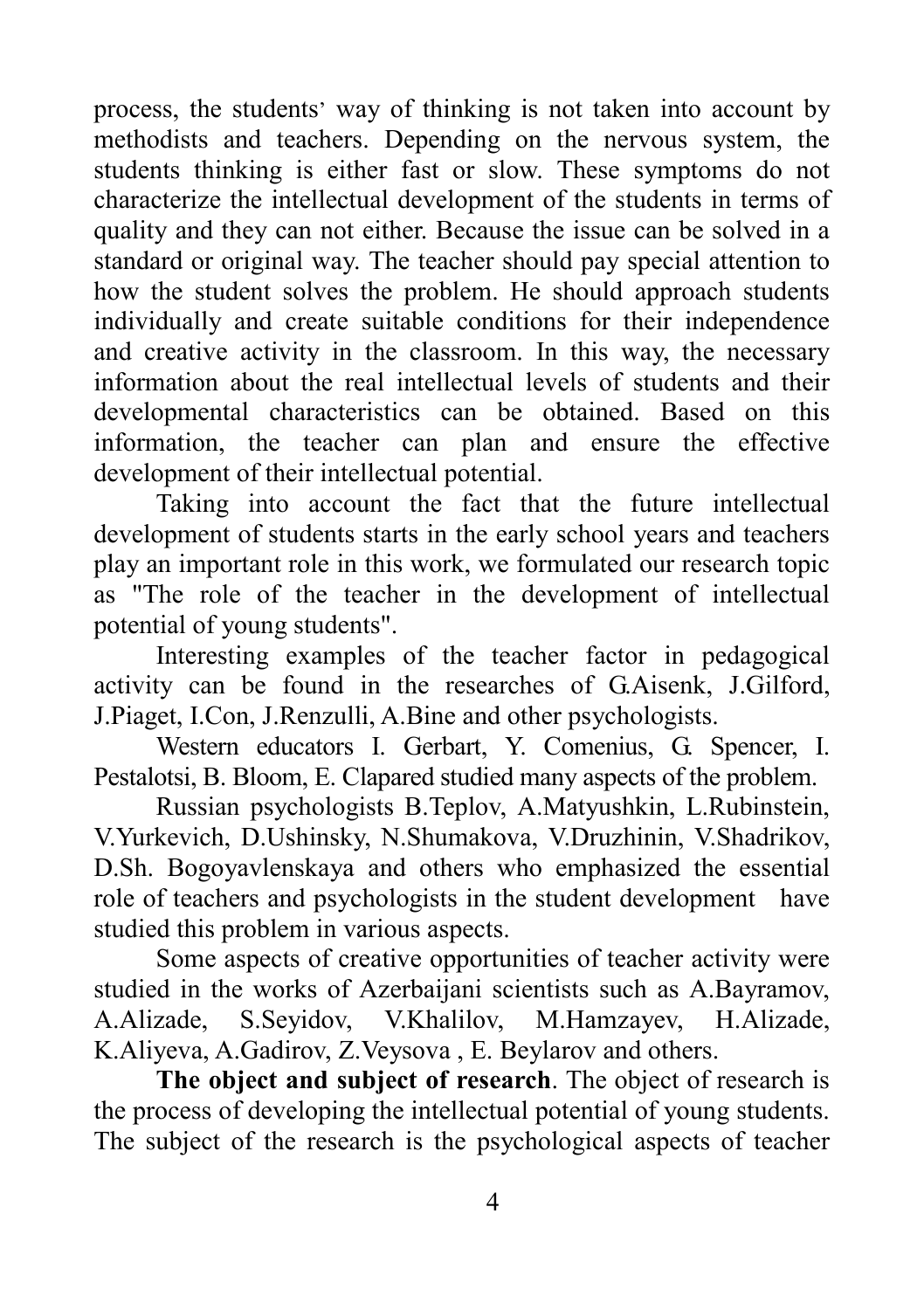activity that determine the development of the intellectual potential of young students.

**Objectives and tasks of the research.** The purpose of the study is to study the psychological and pedagogical features of teacher activity that determine the formation, development and realization of the intellectual potential of young students and to identify the necessary factors for its effective application in the learning process.

Based on the goals and assumptions of the study, its objectives are defined as follows:

1) Research of necessary psychological and pedagogical features of teacher activity for formation of developmental and creative learning environment.

2) Development and harmonization of methods for diagnosis, development and realization of intellectual potential of young school-children.

3) Research of psychological and pedagogical features of training strategies providing intellectual development of young school-children.

**Research methods.** Theoretical analysis, analysis and generalization of psychological and pedagogical experience, observation, interview, survey, test, experiment, statistical processing of results and graphical description, etc. were used to test the hypothesis, defense provisions, possible dependencies and connections.

## **The main provisions of the defense:**

1) The teacher's systematic and purposeful use of developmental tasks and exercises in the learning process has a significant impact on the intellectual development of young students.

2) The application of a system of developmental tasks and exercises, taking into account the individual characteristics, interests, potential opportunities and abilities of students in the creative learning process, increases their learning motivation.

3) Demonstration of creativity, originality and motivational activity stimulates the learning activity of young students, increases the interest in research, independent thinking and creativity.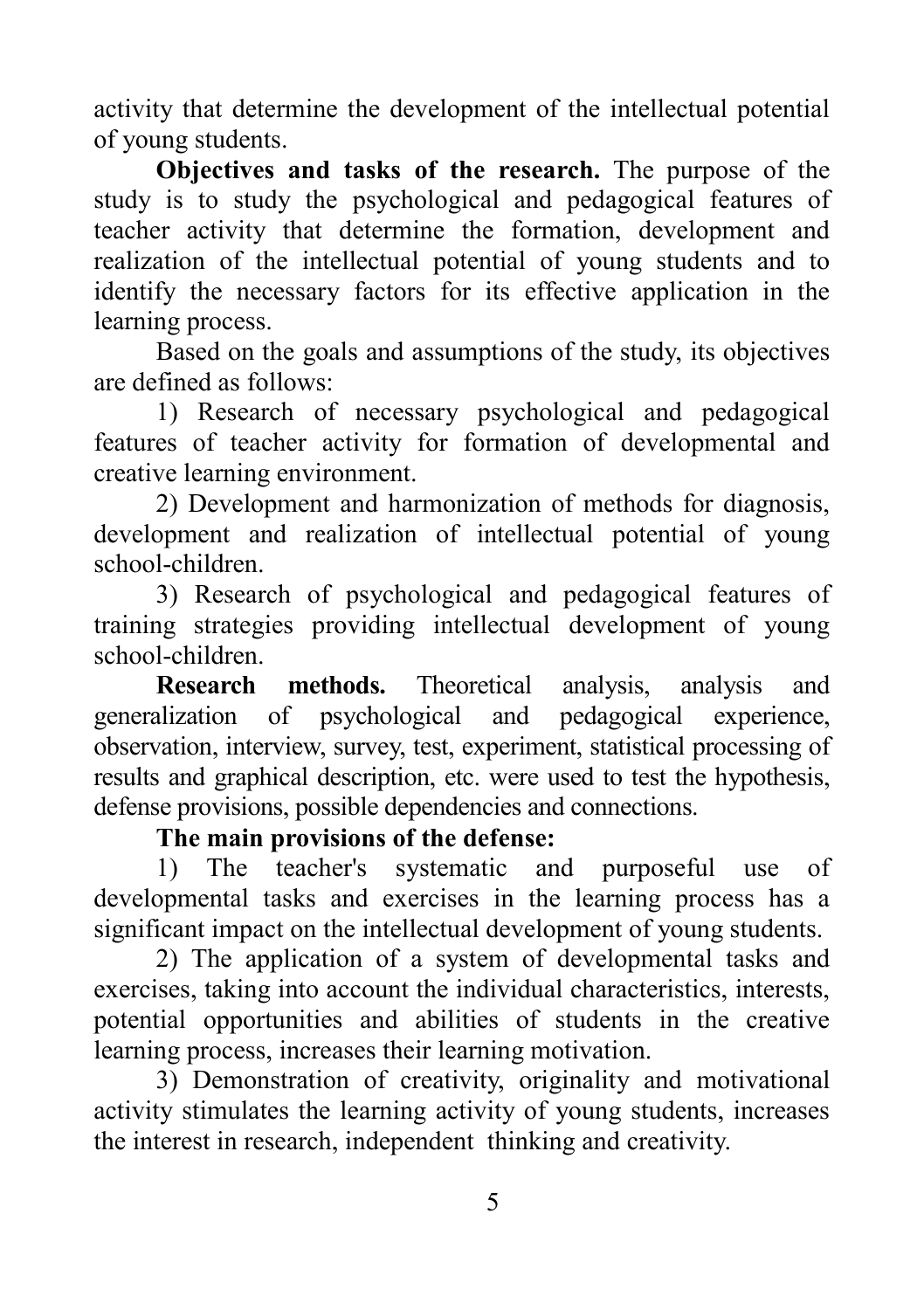Scientific novelty of the research. Psychological and pedagogical factors that have a significant impact on the development and realization of students' intellectual potential in teaching process and opportunities and ways for their effective application in the interactive learning process have been identified.

**Theoretical and practical significance of the research**. The research explored the issues of students' intellectual development in terms of the formation of positive motivation and dominant interests in learning, as well as the free learning activities, critical thinking and self-analysis.

The developmental tasks and exercises given by the teacher during the training process led to the formation of students' intellectual development.

Based on the theoretical and experimental results and formed provisions of the research, scientific-methodical recommendations for teachers and practical psychologists have been developed.

The research experiment was conducted in schools No. 72 and 80 in Baku, in Poladli village secondary school of Agjabadi district, and in secondary school No. 5 named after P. Mirzayev in Agsu district.

Application of tested methods in accordance with the subject, tasks and objectives of the research, statistical significance of experimental data, coordination of quantitative and qualitative analysis of results, their statistical processing ensured the accuracy and reliability of research results.

**Approbation of research.** The results of the research were discussed at various national and international scientific conferences, scientific seminars, reports and speeches of the Institute of Education which were dedicated to modern educational concepts, the formation of new pedagogical thinking and other psychological and pedagogical issues of training.

Dozens of articles and theses have been published in leading scientific journals based on the results of research on the topic of the dissertation.

**The name of the organization.** The dissertation was completed at the Department of Psychology and Special Education of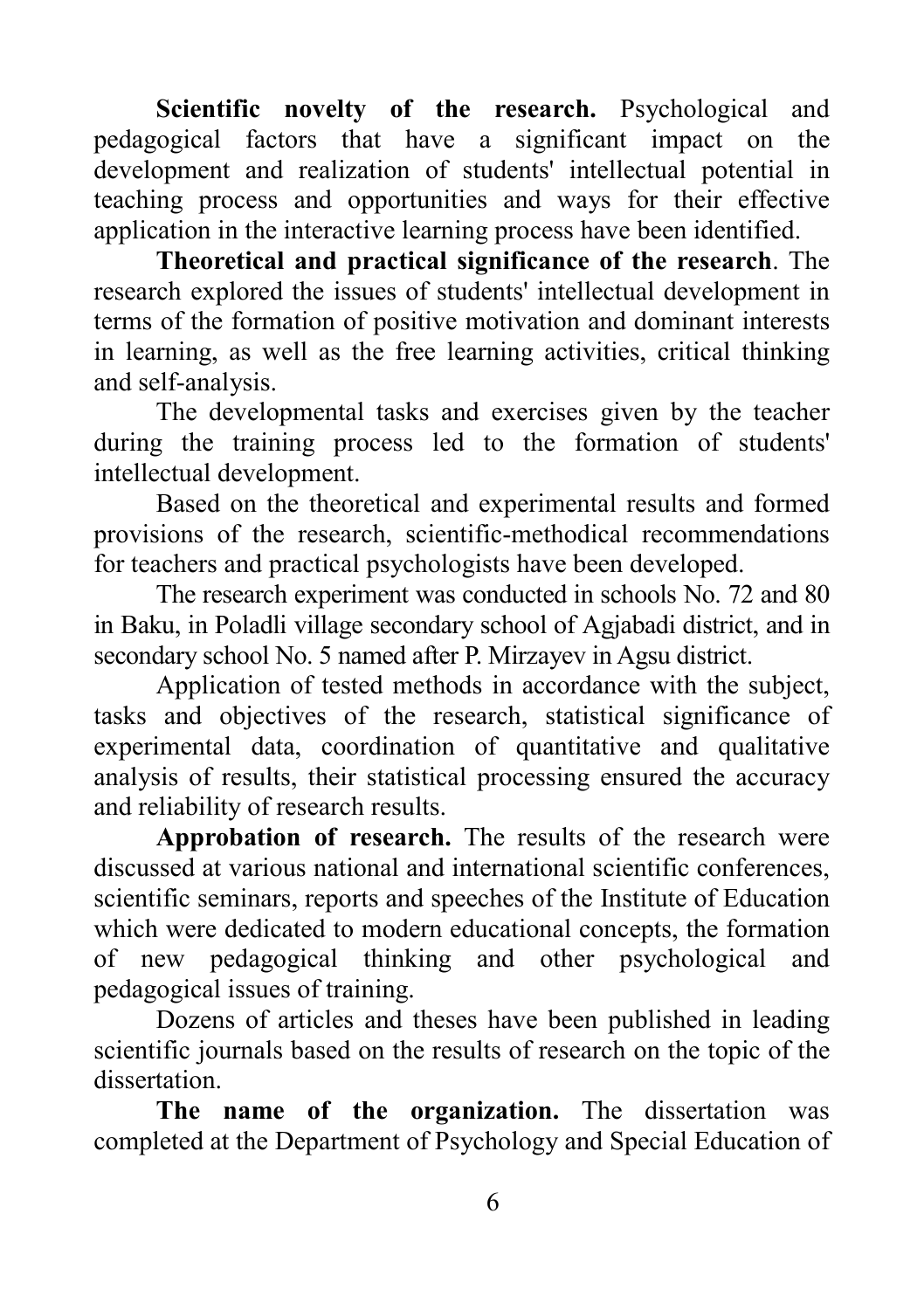the Institute of Education of the Republic of Azerbaijan.

**Volume and structure of the dissertation.** The dissertation consists of an introduction, three chapters with 8 sub-chapters, a conclusion, a list of references and appendices.

The number of pages are as follows: Introduction 8, Chapter I 26, Chapter II 50, Chapter III 37, Conclusion 2, the list of used literature 12 pages, in general the dissertation consists of 271035 signs.

## **THE MAIN CONTENT OF THE DISSERTATION**

The introduction of the dissertation discusses the relevance and level of development of the topic, defines the goals and objectives, methods of research, indicates the main provisions for defense, substantiates the scientific novelty, theoretical and practical significance of the dissertation.

The first chapter "Scientific and theoretical bases **of** intellectual potential development" consists of 3 paragraphs. The first paragraph, entitled "Philosophical and psychological essence and content of the concept of intellectual potential" analyzes the philosophical and psychological essence of the phenomenon of intellectual potential. Intelligence, the basic form of human perception of reality, is also seen as the ratio of consciousness to subconsciousness.

Thus, although consciousness is the psychological basis of problem solving and the intellectual act, the emotional background is provided by the level of subconsciousness.

Intelligence combines features such as a system of mental operations, the choice of individual style and solution strategy to a problem, and social adaptation to a given situation. According to V.Shtern, intelligence is a general indicator of the ability to adapt to new living conditions<sup>[2](#page-6-0)</sup>.

From a psychological point of view, the essence of intelligence is to create a system of adaptation of individual needs to real requirements. A person can behave only and independently of the situation only if he has a complete and adequate idea of the situation.

 $\overline{a}$ 

<span id="page-6-0"></span><sup>2.</sup> Alizade, A. Cognitive processes and feelings . - Baku: - 2006. - 346 p.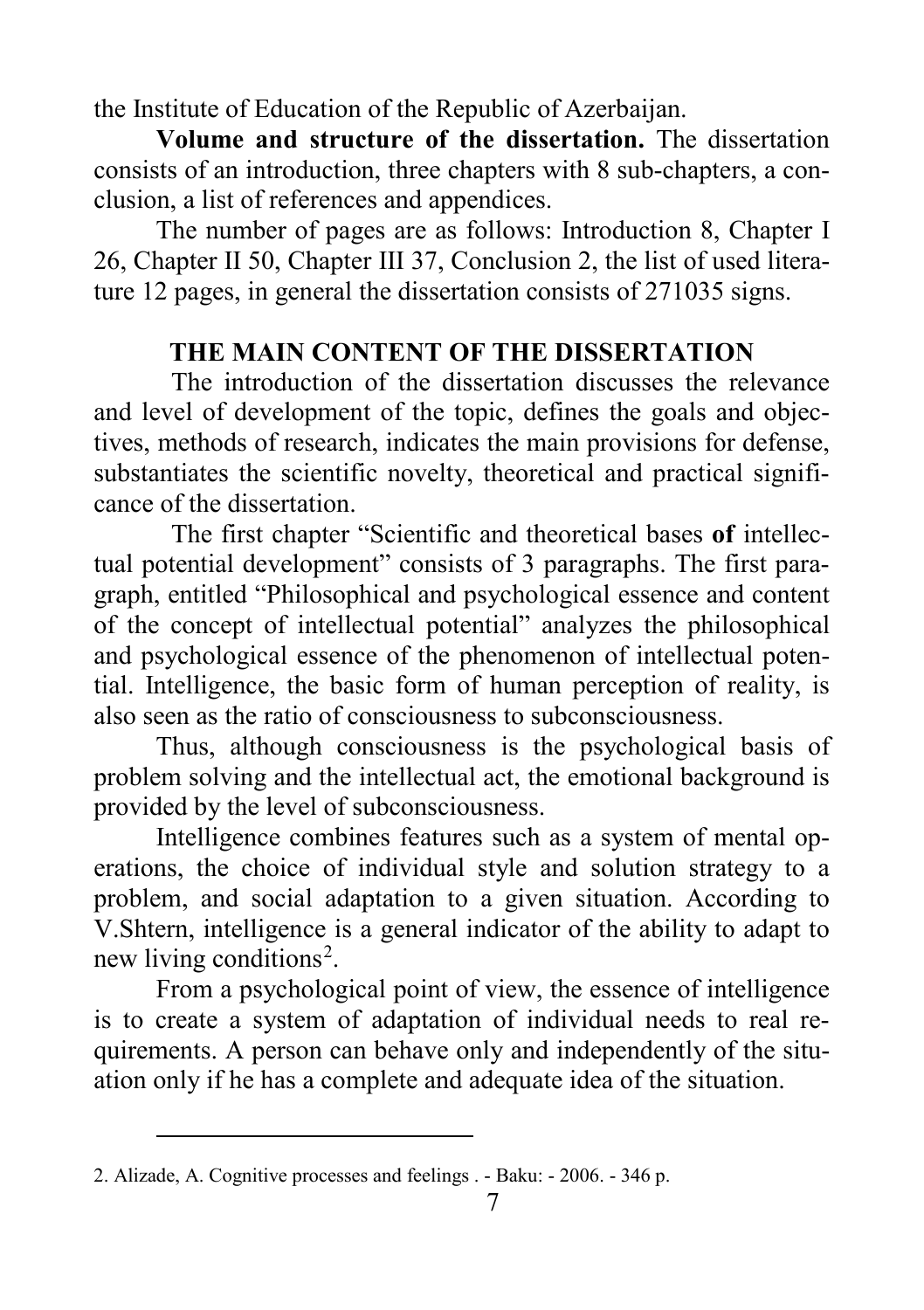In the second paragraph, entitled "Study of the problem in the pedagogical and psychological literature", the existing problem is studied primarily in the historical aspect. Some issues in psychology on the qualities of thinking and the mind have been studied experimentally by A. Bine, E. Klapared, V. Shtern, J. Piaje since the twentieth century. The analysis of works written by Azerbaijani psychologists such as A.Bayramov, A.Alizade, M.Mehdizade, H.Alizade, B.Aliyev, K.Aliyeva, E.Baylarov, Russian psychologists L.Vygotsky, V.Davidov, D.Elkonin and L.Zankov show that a substantial increase in the intellectual level of students can be achieved through the application of new types of tasks that intensify mental development in the context of developmental learning.

According to the modern philosophy of education, a competent teacher must identify the students' potential in time and guide them in the right direction. The teacher should use all methods and means to increase the independence of students in the learning process, try to develop their mental operations, mental qualities, high-level cognitive skills, create all-round conditions for the formation of creative activity. Research on the development of intellectual potential of young students and the role of teacher activities in this area shows that teachers and their strategies, physiological and psychological condition of students, etc are important in identifing and supporting intellectual potential.

The third paragraph entitled "Methodological basis for the study of intellectual potential" analyzes the directions of intellectual development, various theories on the development of intellectual potential, the factors affecting intellectual development. Intellectual development depends on genetic factors on the one hand, and environmental factors on the other**.**

Genetic factors are the basis of effective interaction with the environment in the development of the organism.

In this section, the intellectual models of J. Piaget, J. Guilford, Spearman, H. Gardner have been studied, and numerous research results have been systematized.

Chapter II entiteled "Psychological features of the teacher's activity that determine the intellectual development of young stu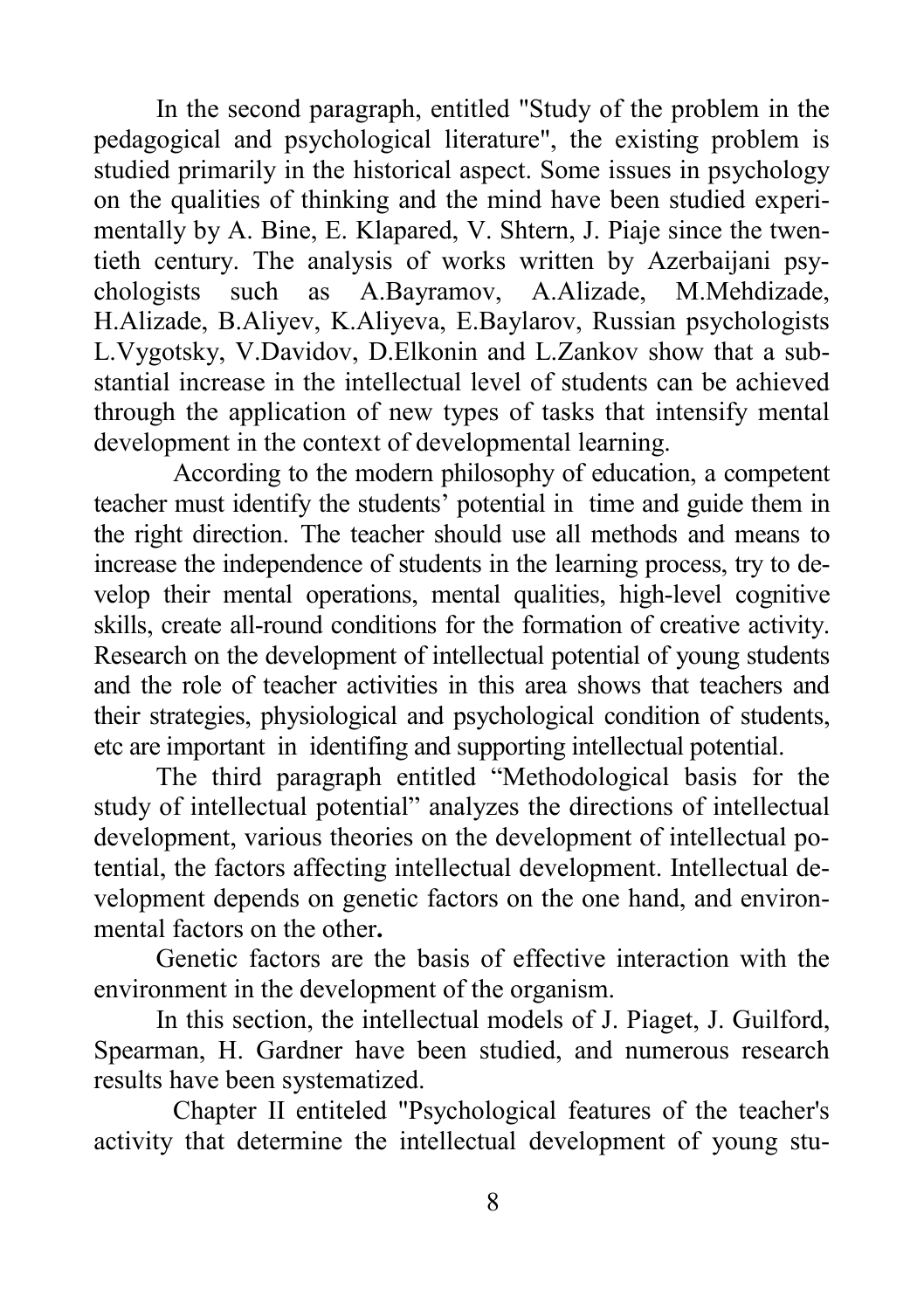dents" contains 3 paragraphs. Paragraph 1, entitled "The impact of a teacher's professional and personal qualities on the intellectual development of young students", describes the teacher's qualities, pedagogical abilities, and communication styles. It is emphasized that in the training of teachers special attention should be paid to the reflective aspects of personality and motivation.

The change in the pedagogical consciousness of the teacher leads to a fundamental change in the rules of communication and behavior, methods of teaching and education. This regulates the completeness of the pedagogical process. A teacher with a strong will, diligence and love for his profession can cultivate a person - a true citizen who is useful to society.

In modern pedagogy, pedagogical skills are conventionally divided into three groups: organizational, didactic and personal<sup>[3](#page-8-0)</sup>. These are the skills that show a teacher's pedagogical skills. Pedagogical communication is the basis of didactic ability, which characterizes the interaction and influence of teacher and student during pedagogical activity. The teacher's right choice of position in pedagogical communication leads him to the goal.

According to Makarenko, "pedagogical skills should be re-flected in the pronunciation and management of the word<sup>[4](#page-8-1)</sup>. Because the disposition of the personality depends on the level of self-esteem and assertion, self-awareness, the characteristics of the psychological self-portrait, as well as interests, desires and so on.

The teacher's position in the learning process has a profound effect on his communication. Teachers with different styles demonstrate different patterns of behavior in the classroom. The optimal organization of pedagogical activities ensures the optimal realization of the goals of training and education set for a specified period of time with the correct model of behavior chosen by the teacher.

 $\overline{a}$ 

<span id="page-8-0"></span><sup>3</sup> Aliyev, B.H. Pedagogical psychology. / B.H.Aliyev, K.R.Aliyeva, R.V.Jabbarov - Baku: Education, - 2011. - 256 p

<span id="page-8-1"></span><sup>4</sup> Alizade, H.A. The path from traditional teaching to new pedagogical thinking, Article // Rep. e / conf, -2017, -s. 11-16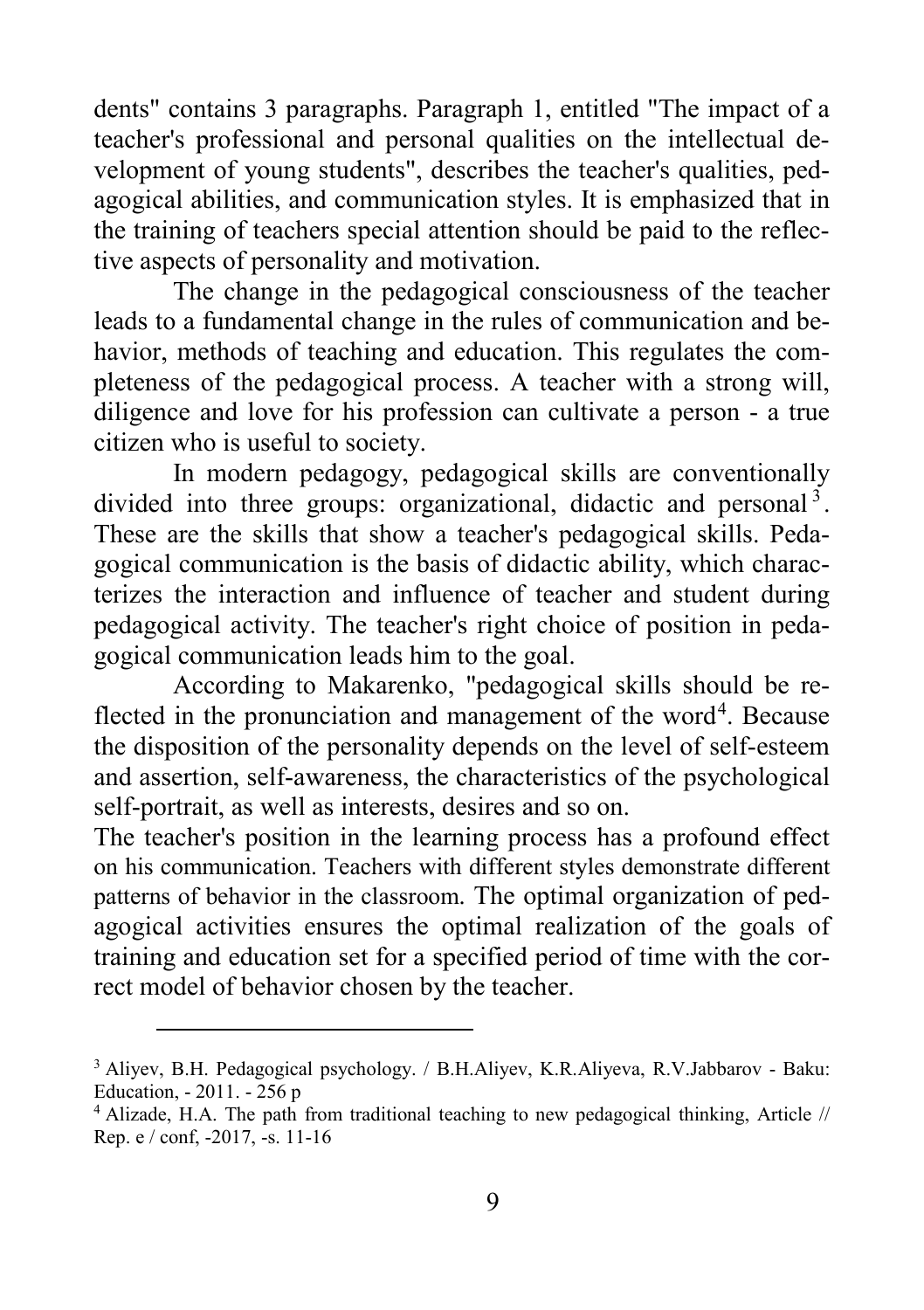As can be seen, the success of learning, the effectiveness of the formation of practical skills and habits, the acquisition of new approaches and their successful application in activities directly depends on the level of activity of the student, the main subject of the learning process. This principle should be kept in focus in the formation of students' learning motives and the development of their intellectual potential.

Paragraph 2 entiteled "Psychological features of learning strategies applied for students' intellectual development," studies the learning strategies that ensure the development of intellectual potential during learning. A well-developed personality is formed as a result of the interaction of relevant content and properly chosen learning strategies. The use of ICT in modern education not only develops the human's intellectual potential, but also creates new development perspectives, a new global cultural system and give interesting opportunities to improve the quality of education. The purpose and result of the training must be determined in advance.The "coefficient of performance" of each strategy chosen to achieve results in this process is different. Depending on the individual-psychological characteristics of the subject and students, the intellectual level of the class, the chosen strategy can give different results. The teacher's explanation of content innovations in a variety of ways helps to prevent and sustain the student's attention span. It is also important that the teacher distributes his attention equally to all students in the learning process.

During the observation, the teacher must choose the right strategy so that the lesson is listened to by all students and not distracted. Each lesson has its own opportunities in the development of intellectual potential. The teacher uses appropriate methods and techniques according to the specific nature of each lesson.

Paragraph 3, entitled "Psychological aspects of the impact of teacher-student relations on learning results", explains the psychological features of teacher-student relations. Early schooling is a new social stage in a child's life.

New interpersonal relationships stimulate the formation of certain emotional relationships. The interaction of teacher-student rela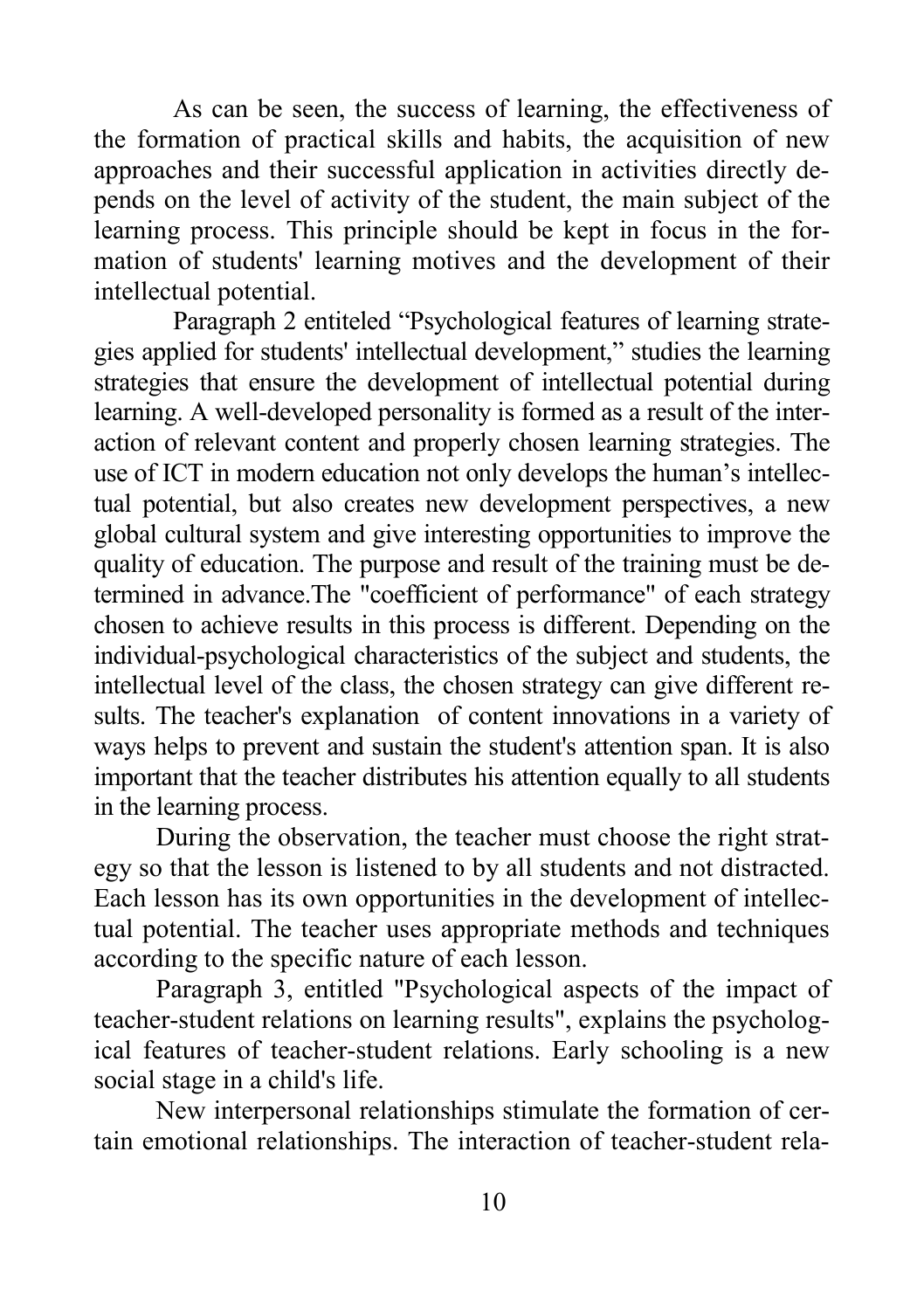tions is one of the main positions in the humanization of education. In the modern concept of education, in any form of learning, interpersonal relationships must be properly formed and managed. In these relationships, the student's qualities such as constant communication, discussion, decision-making, feedback, and evaluation are formed. Proper formation and management of relationships in such an environment requires a high level of psycho-pedagogical training.

A teacher plays an important role in directing the emotional tension of students that can arise in situations such as a sense of responsibility in decision-making, justification of the position in a short time, a critical approach to the result, etc.

Research shows that a teacher's positive emotional attitude has a major impact on a student's success in the learning process.The psychological nature of the impact of emotional attitudes on learning motivation has also been studied by L.I. Bojovich and P. Jacobson, and it has been found that the structure of emotional attitudes towards school is reflected in attitudes towards learning and the teacher<sup>[5](#page-10-0)</sup>.

When young students feel a sense of trust, confidence, and support from a teacher in a learning environment, they join the learning process more confidently and safely, realize their potential, and develop harmoniously within their capabilities.

Chapter III is entitled "Organization and Conduct of the Experiment". Its first paragraph, entitled "Content and organization of the experiment", reflects the methods used in the research, the work carried out in connection with the experiment**.** 

A total of 278 people took part in the experiment, including 145 experimental (EG), 133 in the control group (CG) of Baku city lyceum No. 72, high school No. 80, Agsu city high school No. 5, Poladli village high school of Agjabadi region. Primary (III and IV) grade students and primary school teachers were involved the experiment.

 $\overline{a}$ 

<span id="page-10-0"></span><sup>5</sup> Panov V.I From the developing training to the developing education. Izvestia Russian. Acad. Education. Moscow: Magist-Press, 2000, №2, p.60-70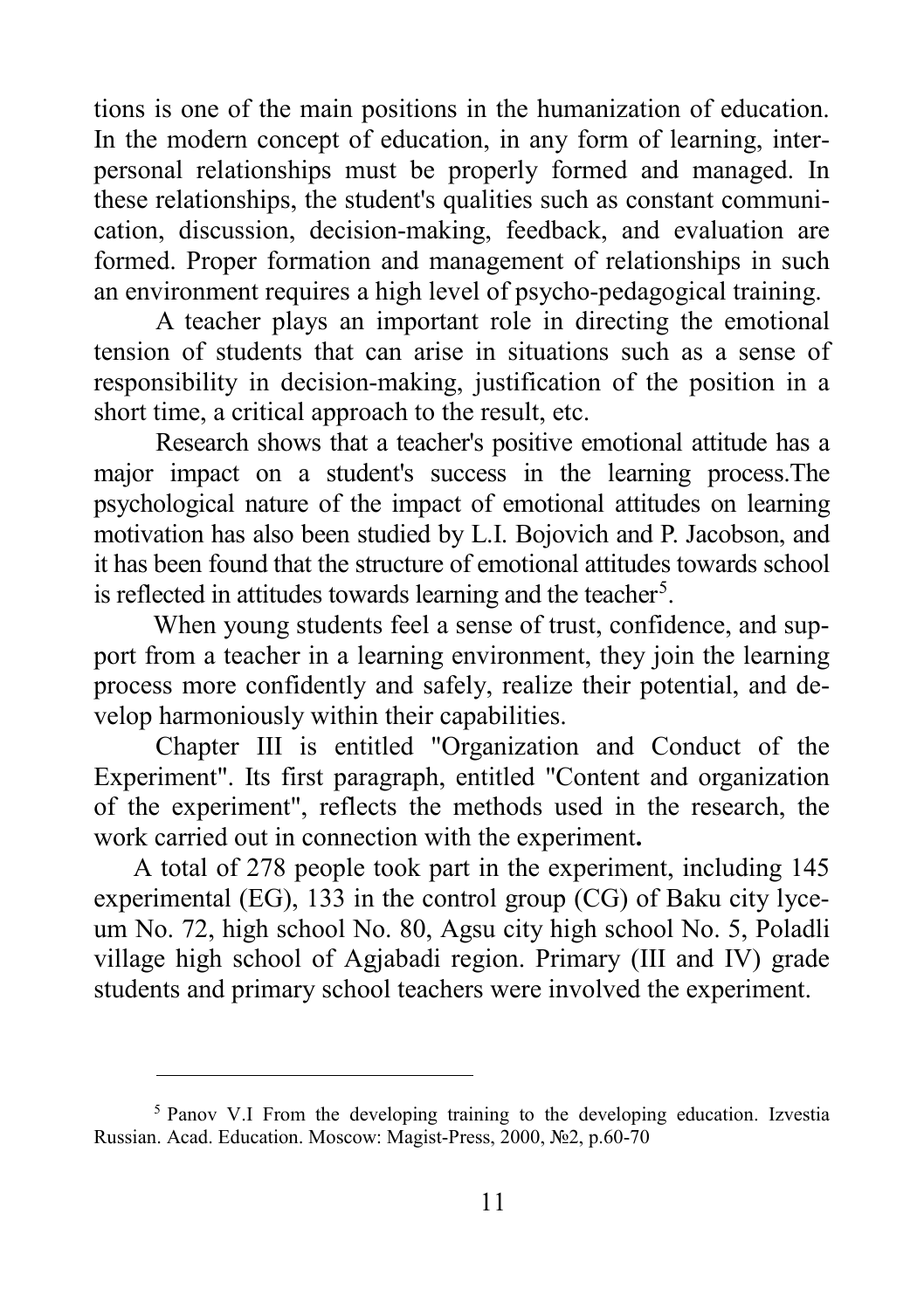#### **Table 1. Demographic characteristics for the experimental (EG) and control (CG) group**

| <b>Demographic characteristics</b> |                   | <b>Experimental</b><br>group |               | Control group |                          |       |
|------------------------------------|-------------------|------------------------------|---------------|---------------|--------------------------|-------|
|                                    |                   | person                       | $\frac{0}{0}$ | person        | $\frac{0}{0}$            |       |
| <b>Sex</b>                         | Female            |                              | 65            | 45%           | 64                       | 48%   |
|                                    | Male              |                              | 80            | 55%           | 69                       | 52%   |
| <b>Class</b>                       | Ш                 | III a                        | 81            | 56 %          |                          |       |
|                                    |                   | III b                        |               |               | 78                       | 59 %  |
|                                    | IV                | IV a                         | 64            | 44%           | $\overline{\phantom{0}}$ |       |
|                                    |                   | IV b                         |               |               | 55                       | 41%   |
|                                    | No. 72,           |                              | 20            | 14%           | 20                       | 15%   |
| School                             | No. 80            |                              | 40            | 27,5 %        | 42                       | 31,7% |
|                                    | Agsu No. 5        |                              | 49            | 33,7 %        | 40                       | 30%   |
|                                    | Agjabadi, Poladli |                              | 36            | 24,8%         | 31                       | 23,3% |
| Total                              |                   | 145                          | 100%          | 133           | 100%                     |       |

Table 2 shows the results of the socio-demographic analysis among primary school teachers in 4 schools.

Mathematical and statistical processing of the results obtained in paragraph 2, entitled "Analysis, statistical processing and interpretation of results" was carried out with the 22nd package version of the program SPSS-22 - IBM SPSS (Statiscal Package for the Social Science).

**Table 2.** 

|                             | ு.∍               | -9-9-  |               |
|-----------------------------|-------------------|--------|---------------|
|                             | Teachers          |        |               |
| Demographic characteristics |                   | Person | $\frac{0}{0}$ |
| Age                         | 24-36             | 12     | 24%           |
|                             | 37-49             | 16     | 32%           |
|                             | 50-62             | 22     | 44%           |
| Pedagogical<br>internship   | 1-8 years         | 9      | 18%           |
|                             | $9-16$ years      | 7      | 14%           |
|                             | $17-24$ years     | 13     | 26%           |
|                             | More than 25      | 21     | 42%           |
| School                      | No. 72,           | 10     | 20%           |
|                             | No 80             | 20     | 40 %          |
|                             | Agsu No. 5        | 11     | 22 %          |
|                             | Agjabedi, Poladli | 9      | $18\%$        |
| Total                       |                   | 50     | 100%          |

## **Comparison of teachers by age and pedagogical experience**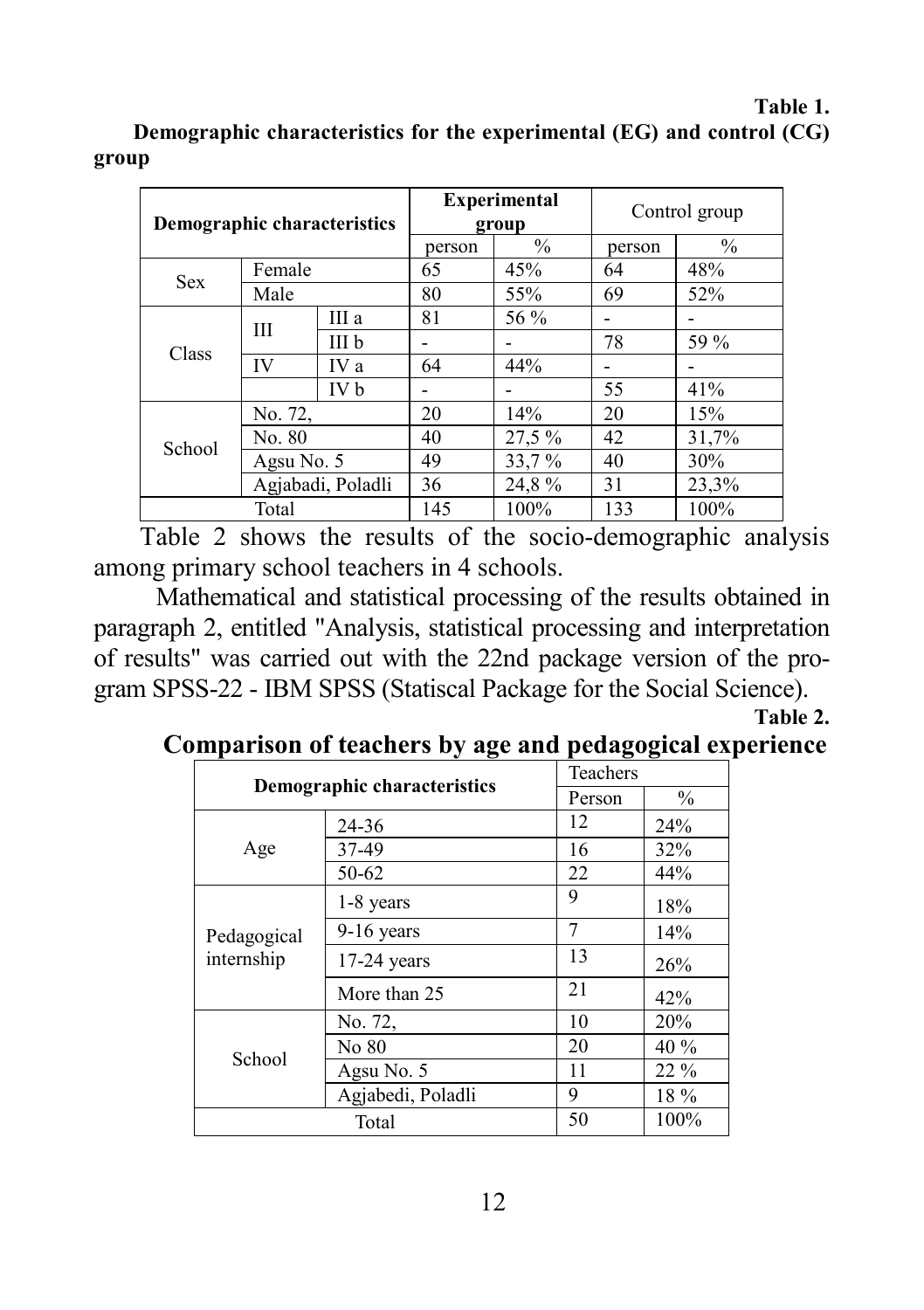In order to study the effect of motivation in training, "Study Schedule" methods were used during the research. The statistical results of the compiled lesson plans are shown in Figure1. During the week, 37% of students included Azerbaijani language and 34% Mathematics in the table.



**Figure 1. Indication of students' choice of subjects in the lesson schedule during the week.**

What is noteworthy in the table is that the 3rd most preferred subject by students is Fine Arts., This subject is given only 1 hour in the schedule. One of the issues that attracts attention is that the subject of music is not mentioned at all during the week. Thus, the music lesson was recorded only 1 day a week by 2% of students. In our opinion, music is an important tool that affects the learning motivation and emotional state of students. As a result of the study we come into conclusion that the lack of a serious approach to fine arts and music lessons, the lack of hours for these special subjects, and the fact that classes are taught by class teachers rather than professional teachers have a negative impact on students' intellectual and creative potential.Because emotional sphere has great influence on the development of student potential. Proper formation of the emotional sphere also has a positive effect on the level of interest of the student.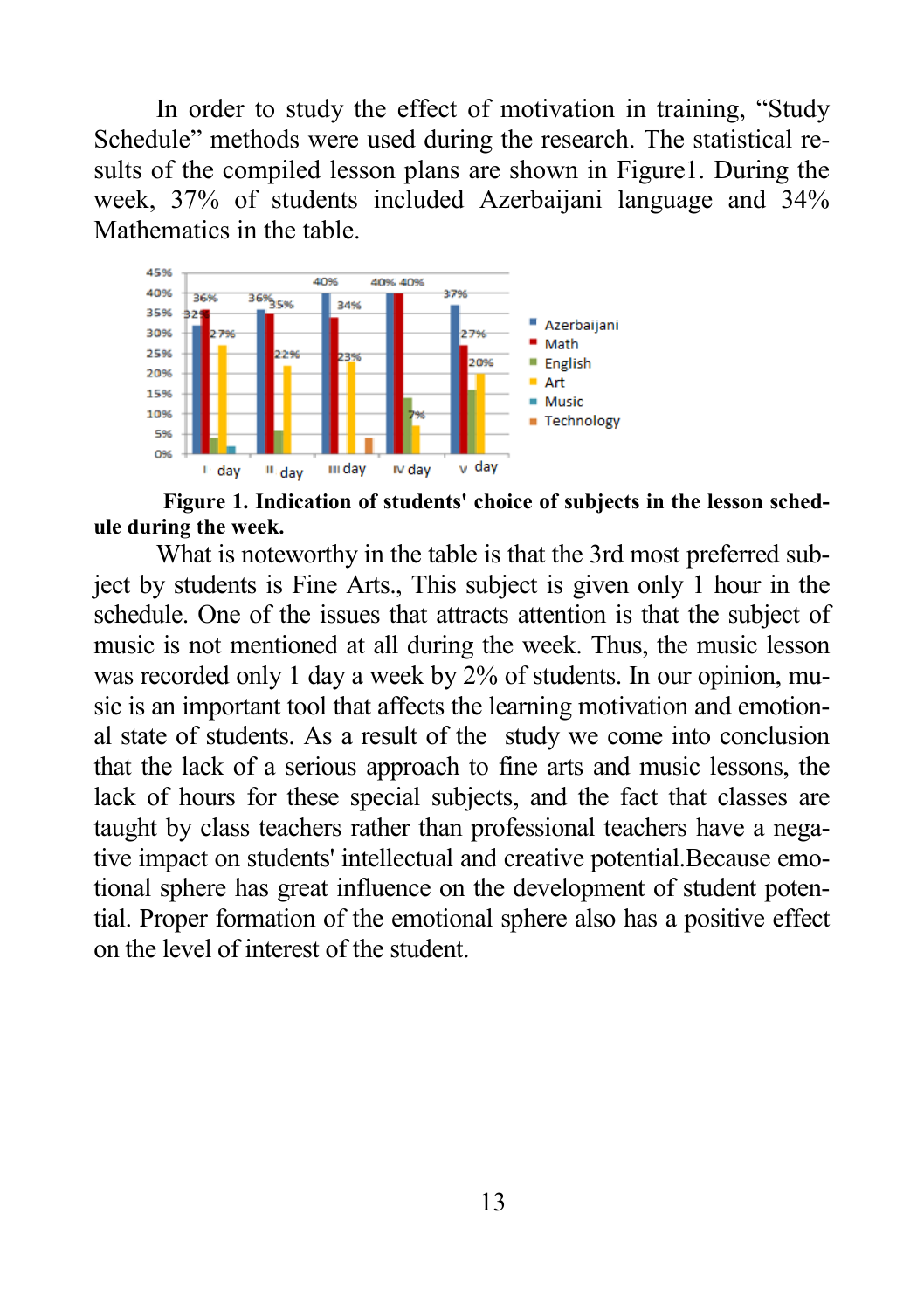

**Figure 2. The results of pre and post tests in EG**



**Figure 3. The results of pre and post tests in CG**

**Table 3.**

| EG           | I pre test | II post test |
|--------------|------------|--------------|
| Avearge      | 4,217391   | 5,804348     |
| Median       | 4          | 6            |
| Mod          | 4          | 4            |
| S/ avoidance | 1,762738   | 1,857353     |
| Dispersion   | 3,107246   | 3,449758     |
| Asymmetry    | $-0,39728$ | 0,168468     |
| Interval     | 6          | 6            |
| Minimum      |            | 3            |
| Maximum      | 7          | 9            |
| Total number | 145        | 145          |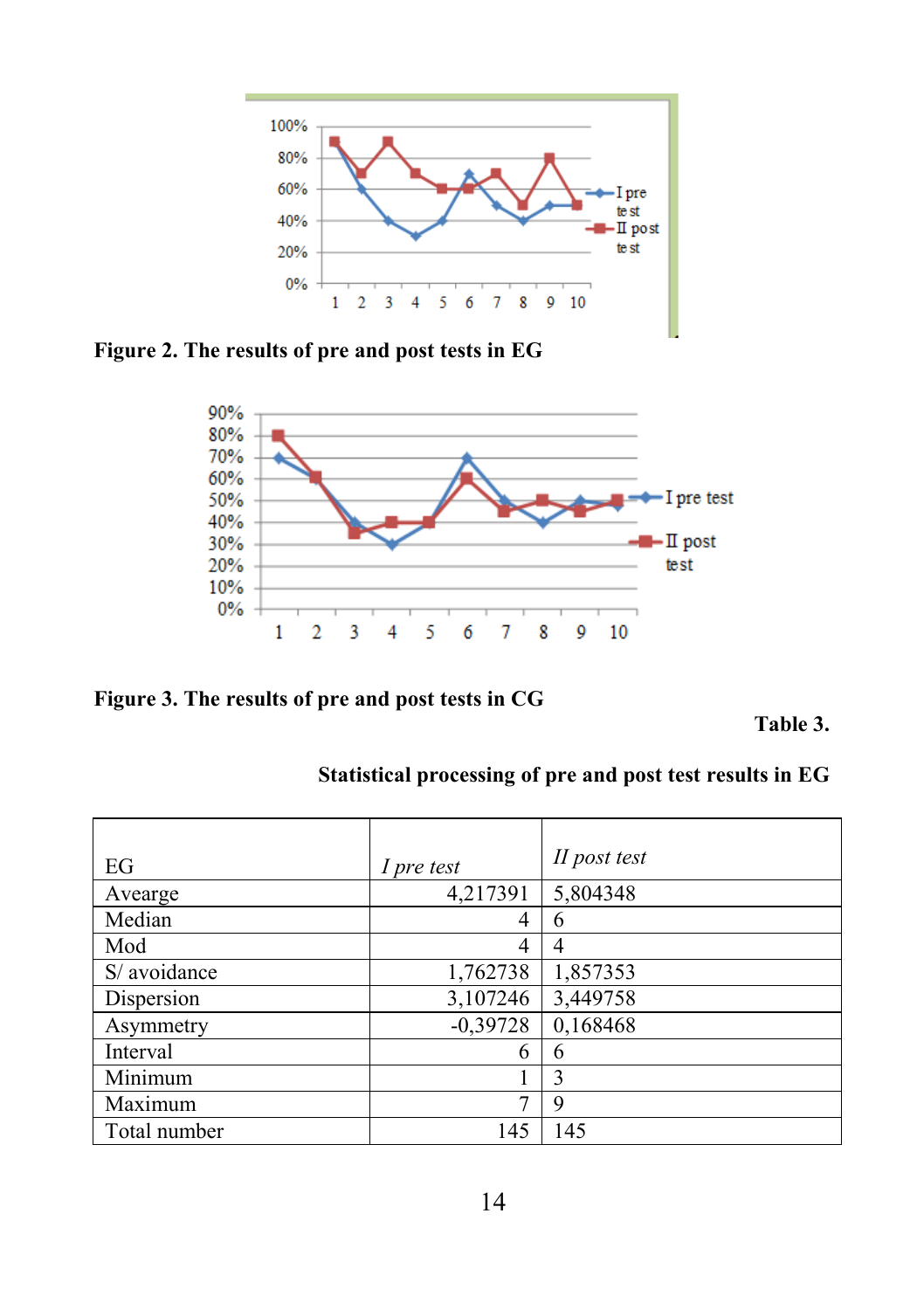### **Table 4.**<br>**Table 4.**<br>**The results in CG Statistical processing of pre and post**

|              |                | II post test |
|--------------|----------------|--------------|
| CG           | I pre test     |              |
| Avearge      | 5,015          | 5,034        |
| Median       | 5              | 5            |
| Mod          | 5              | 4            |
| S/ avoidance | 1,5267         | 1,708        |
| Dispersion   | 2,3308         | 2,918        |
| Asymmetry    | $-0.10478$     | 0,12358      |
| Interval     | 5              |              |
| Minimum      | $\overline{c}$ |              |
| Maximum      |                | 8            |
| Total number | 133            | 133          |

One of the shortcomings of the teaching process is that teachers use tasks and exercises that focus more on students' memory. Teachers put other thinking processes, especially the development of creativity, in the background. Unusual ideas and different approach to things are reflected in creativity. The activity carried out to realize this idea is called creativity. It should be taken into account that creative activity is important in the development of students' intellectual potential. The harmonious process of thinking and imagination in the development of the student's personality eliminates the boundary between different levels of development. Because thinking, like imagination, can create new images. While the images of the mind are based on past experience, a new quality is observed in the images of the imagination. Although research has shown that creativity and intelligence are orthogonal factors, we believe that the developmental function of learning manifests itself in tasks that require more creativity. For this purpose, during the application of R.V.Ovcharova's "Study of student creativity" method, students' creative thinking was evaluated for flexibility and originality.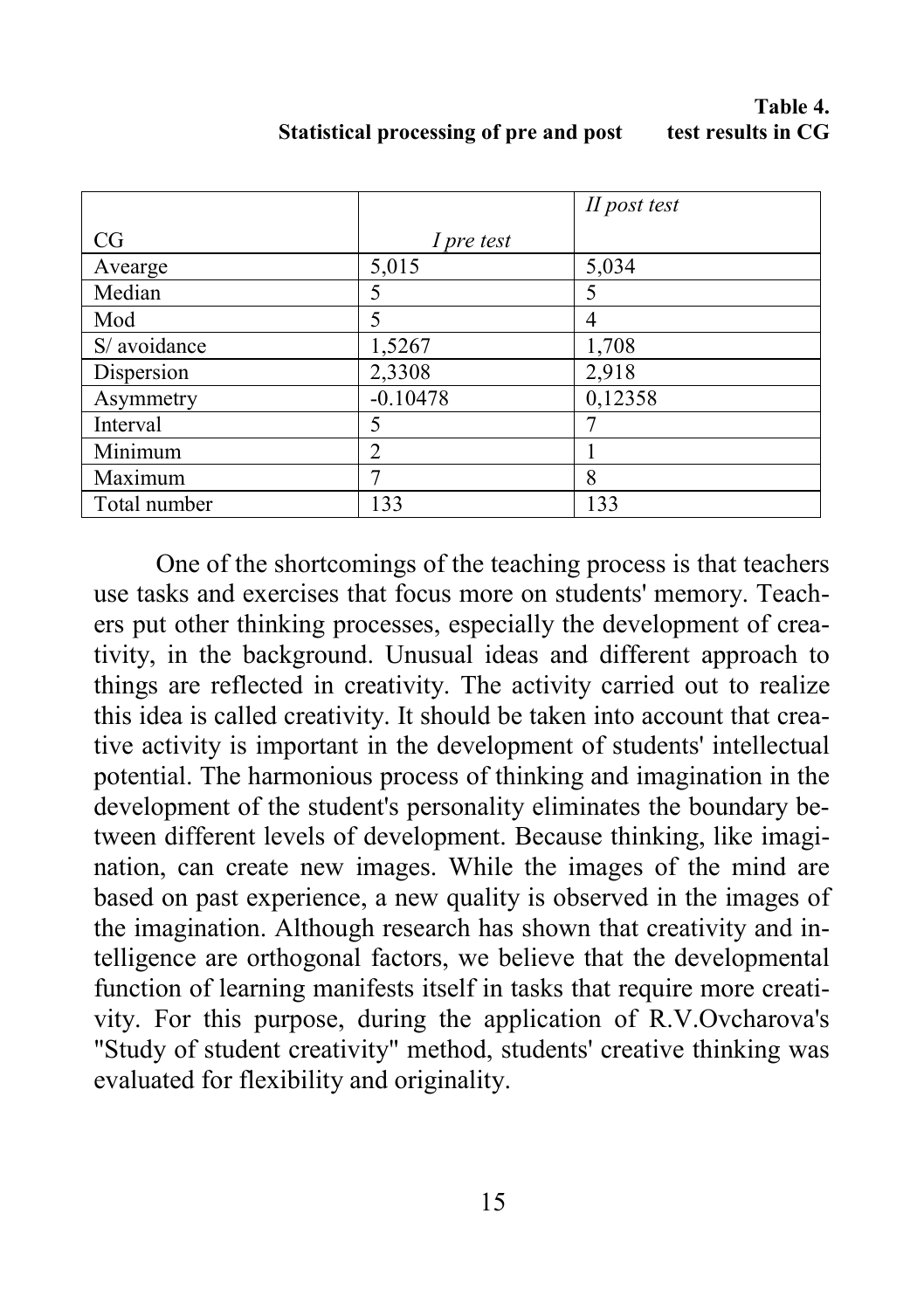

#### **Figure 4. Indicators of students' mental agility and originality**

55% students in group I had average mental agility, 30% had low originality, 35% students in group II had low mental agility and average originality, students in group III had 10% agility and originality (Figure 4). As can be seen, there is an inverse relationship between students' agility and originality in a short period of time.

If we evaluate the lesson as a learning activity, first of all the success begins with the interaction of the subjects. One of the main factors that promote the harmonious development of the student is the correct establishment of the teacher-student relationship. During the study, the student's attitude towards the teacher and the lesson was examined using the Luscher test and is shown in Figure 5-6. As can be seen from this diagram, the student-teacher relationship is at a normal level.

Interestingly, although only 17% of students prefer black and gray in relation to the teacher, these colors are expressed in 65% of students in relation to the lesson. The reason for the preference of these colors may be the monotonous nature of the lesson, the nonprofessional attitude of the teacher to the subject or profession taught. Teachers' low motivation, incorrect choice of learning strategy, inadequate choice of teaching methods according to the level of the class or the use of the same methods have a negative impact on the student's learning motivation.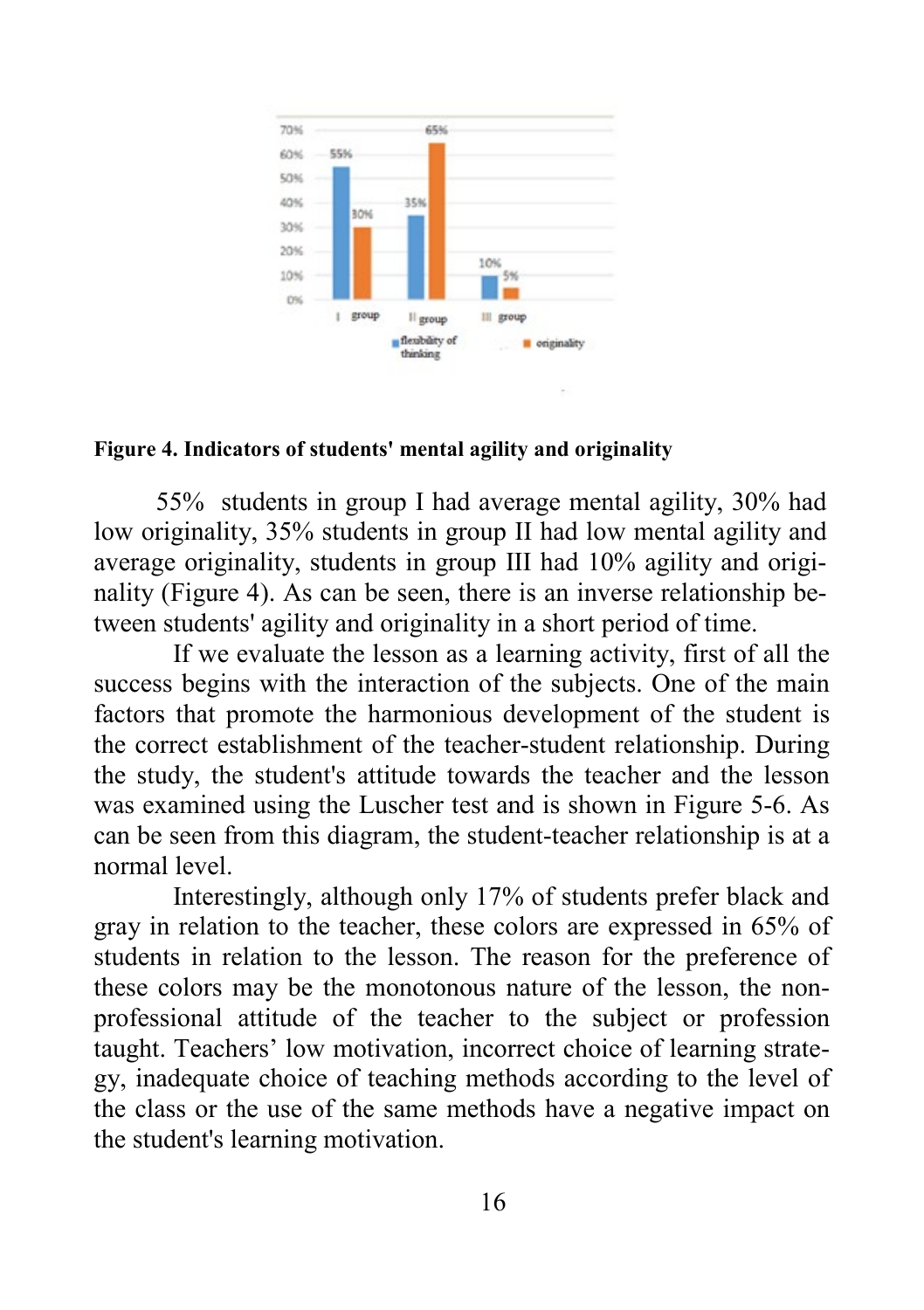

**Figure 5. Students' attitude to the teacher and the lesson (based on the Lusher test)**

Given the low level of learning motivation, high workload, and lack of time for extracurricular activities, students' attitudes toward subjects were examined by the Luscher test. The results are shown in Figure 5. Students who want to have these subjects 4 times a week during the application of the "Schedule" method prefers gray, black and brown colors in relation to Fine Arts and Music lessons, which shows that their interests and needs are not met. Interestingly, 26% of students preferred red in relation to music. This is due to the fact that many students are involved in extracurricular music education. The attititude of students toward music who do not include the music lesson in the schedule can also be explained through this factor.

During our interviews with students, we came to the same conclusion about the subject of Fine Arts. Thus, a lesson that does not address the sphere of interest and emotion is either meaningless to the student, or the student tries to be "invisible" in this lesson. Two different subjects such as Azerbaijani language and Mathematics taught by the same teacher, one of which is interesting and the other is boring, makes it important for specialists to teach these subjects.

Because the teaching of each subject by a specialist creates more favorable conditions for instilling in students the specific features of that subject.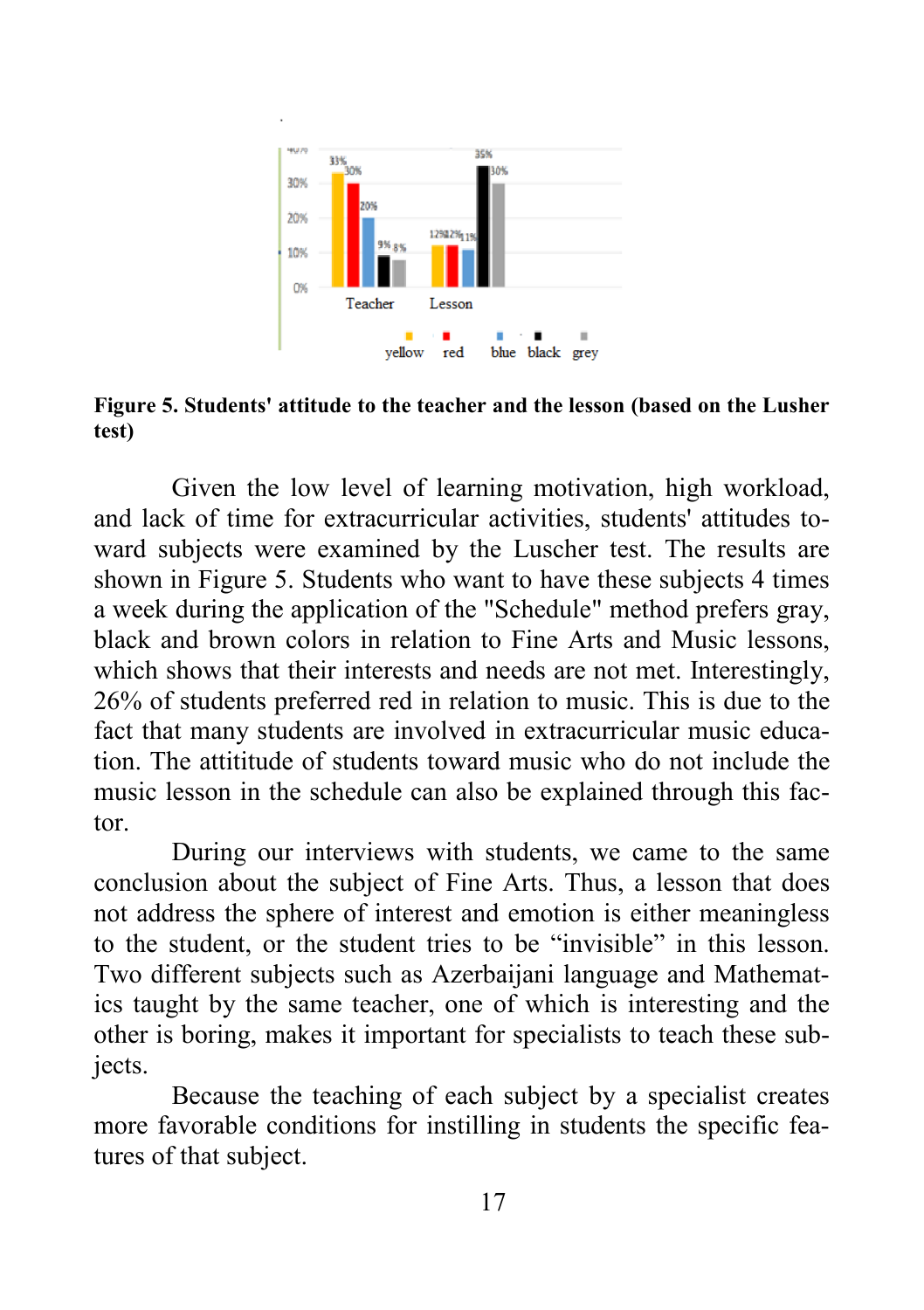

**Figure 6. Students' attitude to subjects (based on Luscher test)**



#### **Figure7**. **Teacher's attitude to the student and the lesson (based on the Luscher test)**

The next stage of the study examined teachers' attitudes toward students and lessons. Statistical analysis shows that (Figure 7) the teacher-student interpersonal relationship is more satisfactory than the lesson. Thus, 19% of teachers expressed their attitude to the lesson in black and 14% in gray. Statistics of teachers' attitudes towards lessons relates to socio-psychological factors such as low professional motivation, monotonous work schedule, underestimation of professional activities, etc.

Based on the results of the Luscher test, we can say that the interactions formed in the process of activity and communication affect the system of personal experience. The model of behavior reflected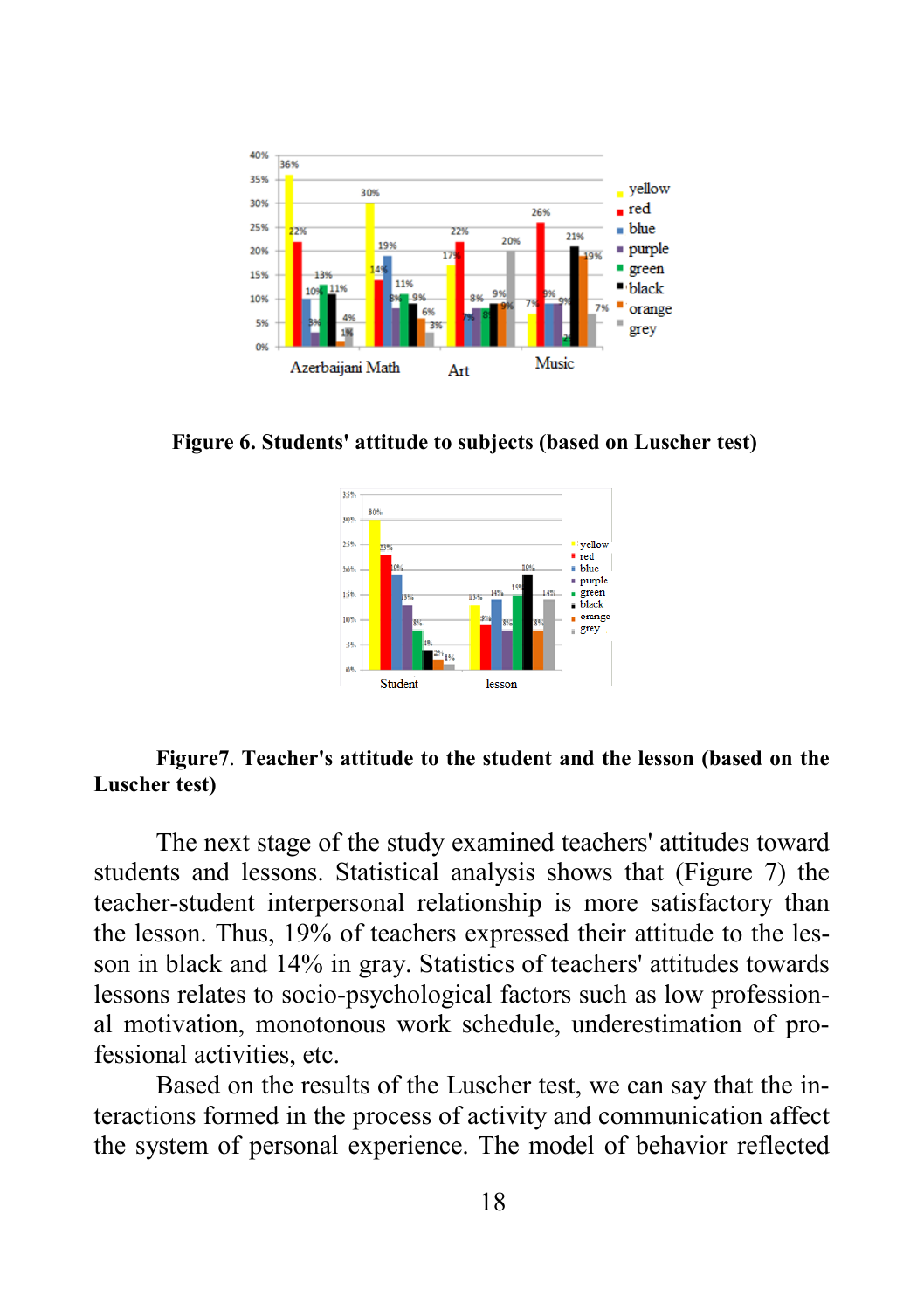in this system determines the nature of the success of joint activities. Therefore, it was investigated which model of pedagogical behavior teachers prefer in the system of personal practice. For this purpose, the method called "Diagnosis of teacher's personality and professional qualities" by V.I. Zverevoy was used.

The analysis of the results of this methodology with the "Kolmogorov-Smirnov criterion" allow to determine the width of variation of 5 blocks. The result shows that the sample distribution differs from the normal distribution in 4 blocks ( $p \le 0.05$ ), the difference in the other 1 block is not statistically significant ( $p$  > 0.05). Therefore, a non-parametric method - Spirman Correlation - was used to analyze the blocks**.**

**Table 5.**

**Analysis of V.I. Zverevoy's methodical results on "Kolmogorov-Smirnov criterion"**

| DHIII HOV AFIIATION |    |         |                       |                               |                    |
|---------------------|----|---------|-----------------------|-------------------------------|--------------------|
|                     | N  | Average | Standard<br>avoidance | Kolmogorov-<br>Smirnov's Test | Statistical result |
| I Block             | 50 | 3,61    | 0,051                 | 0,054                         | 0,089              |
| II Block            | 50 | 4,06    | 0,057                 | 0,083                         | 0,000              |
| <b>III</b> Block    | 50 | 3,22    | 0,041                 | 0,087                         | 0,000              |
| <b>IV Block</b>     | 50 | 3,20    | 0,036                 | 0,078                         | 0,001              |
| V Block             | 50 | 3,34    | 0,052                 | 0,082                         | 0,000              |

The results of the inter-block correlation analysis of this methodology (Spirman) are given in Table 5. In the methodology, block I allows to determine the personal qualities of the teacher, block II pedagogical style, block III creative potential of the teacher, block IV motivation and personal attitudes of the teacher, block V the ability to work with a talented child.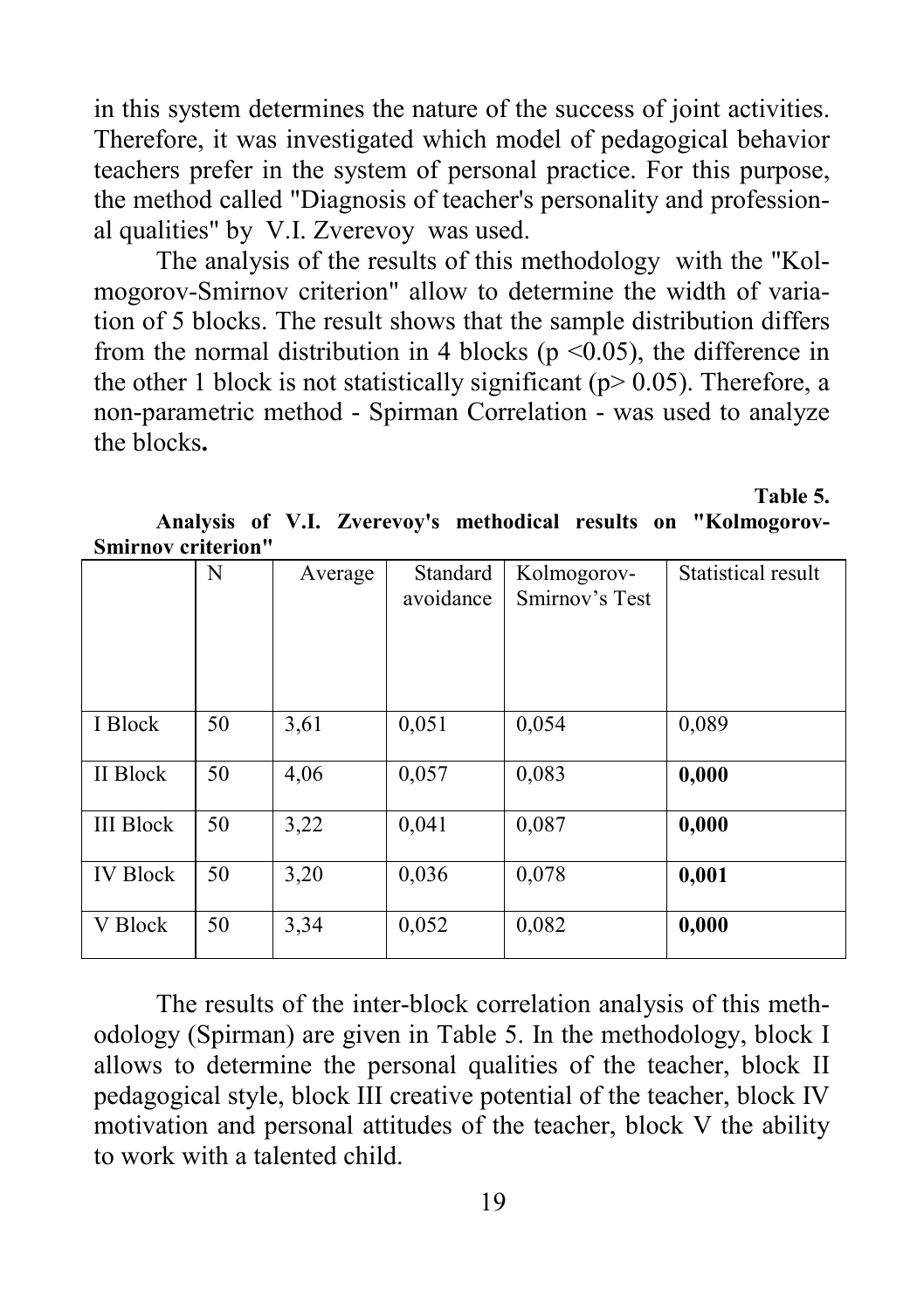The relationship between these blocks was considered with the analysis of Spirman correlation. It was found that there was no statistical relationship between the teacher's personal qualities and his creative potential, ability to work with a talanted child, pedagogical communication style, motivation and personal orientation ( $p > 0.05$ ). That is, personal qualities (self-government, character, emotionality, speech, etc.) mainly depend on a person's upbringing model, worldview, social environment. The correlation test did not identify a statistical relationship between creative potential and pedagogical communication style ( $p$  > 0.05).

A statistical relationship was established between the creative potential and the ability to work with a talented child ( $p \le 0.05$ ). This means if a teacher's creative potential increases, then his or her ability to work with the child increases as well. There is no statistical relationship between the teacher's communication style and creative potential and ability to work with a gifted child ( $p > 0.05$ ). There is a statistical relationship between the communication style and the personal qualities ( $p \le 0.05$ ). That is, the teacher's personal qualities influence his choice of a more comfortable style of communication. The teacher's motivation and personal qualities do not depend on his / her creative potential, ability to work with a talented child, style of communication ( $p$  > 0.05). This block seems to be more statistically dependent on the style of communication. Teachers' behavioral models and internship statistics are given in Figure 8.





20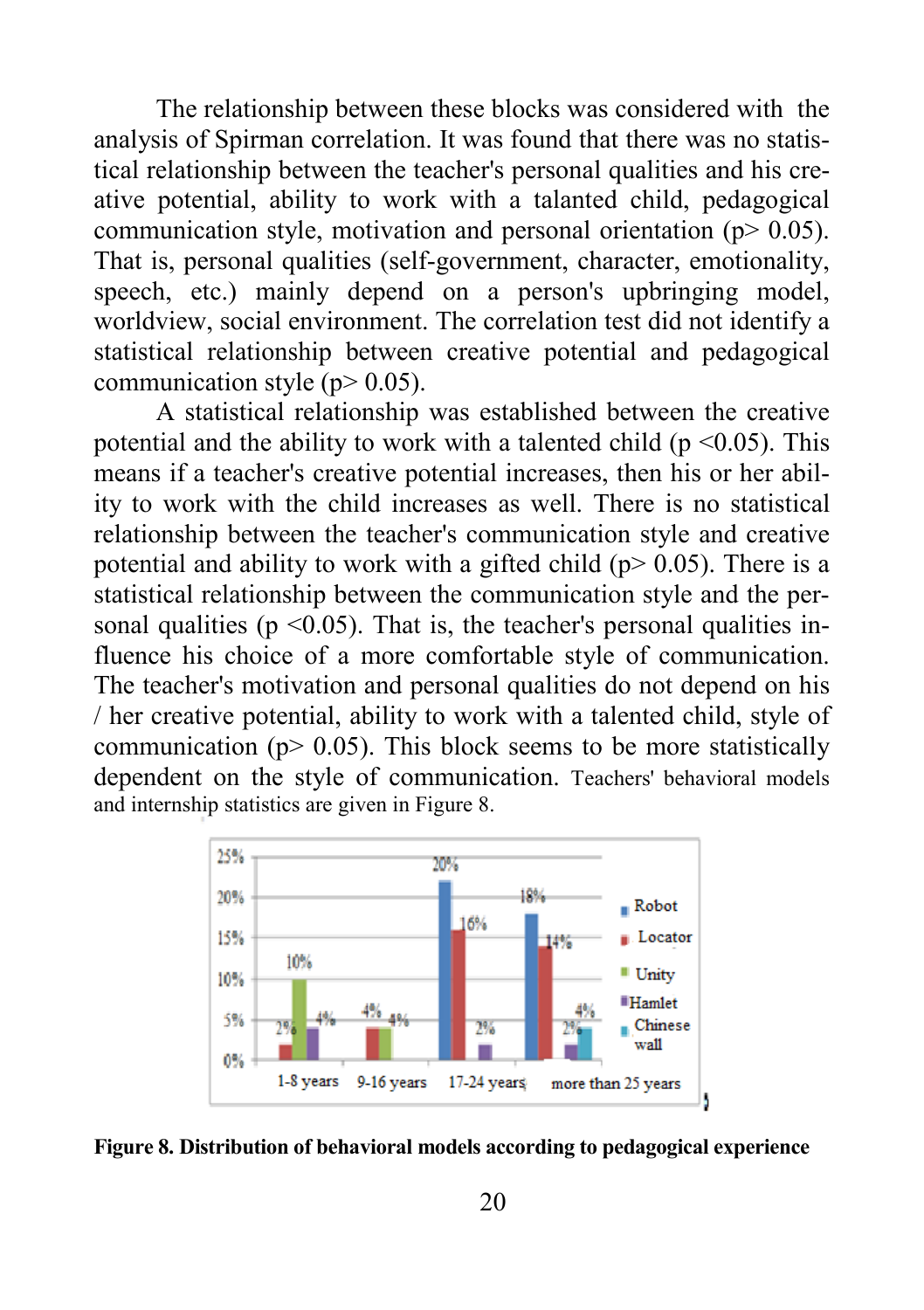The study examined the relationship between teachers' work experience and preferred behavior patterns. In the study, more than two independent group comparisons were performed with the Kruskal-Vallis H test for groups that did not show a normal distribution. The relationship between the two variables was analyzed by the Spirman correlation.  $p \leq 0.05$  was considered statistically significant. **Table 6.**

|                          | charac-        | Methodology for determining the style of behav-<br>ior |      |         |                       |                       |
|--------------------------|----------------|--------------------------------------------------------|------|---------|-----------------------|-----------------------|
| Demographic<br>teristics |                | min                                                    | Max  | Average | Standard<br>avoidance | Statistical<br>result |
|                          | $1 - 8$        | 0,20                                                   | 2,15 | 88,68   | 0,41                  |                       |
| Internship               | $9-$<br>16     | 0,30                                                   | 2,25 | 84,78   | 0,51                  |                       |
|                          | $17-$<br>24    | 0,25                                                   | 2,20 | 54,65   | 0,54                  | $0,04*$               |
|                          | More<br>than25 | 0,32                                                   | 1,20 | 43,15   | 0,43                  |                       |

| The relationship between work experience and preferred behavior |  |
|-----------------------------------------------------------------|--|
|-----------------------------------------------------------------|--|

According to the results of the Kruskal-Vallis "H" test, a statistical correlation was observed between the pedagogical experience of teachers and the model of behavior. It became clear that as a result of the increase in pedagogical experience, teachers prefer a more controlled model of behavior (Figure 8). Thus, a robot model is suitable for 22% of teachers with 17-24 years of experience and 18% of teachers with more than 25 years of experience; the active interaction model is more specific for 10% of teachers with 1-8 years of experience.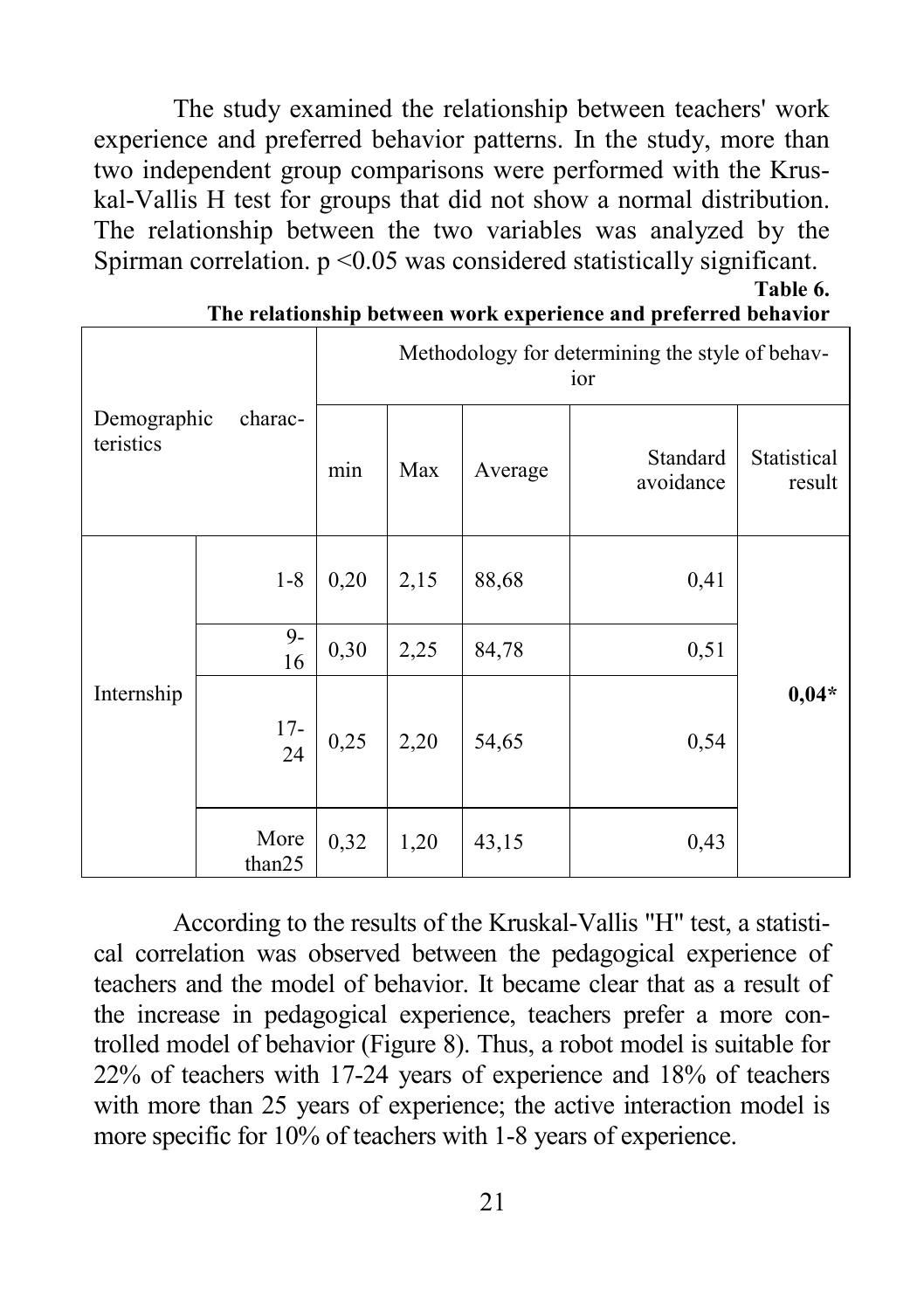

**Figure 9. Assessment of professional and personal qualities of a teacher according to pedagogical experience**

As can be seen from Figure 9, teachers' creative potential and motivation are negatively correlated with pedagogical experience. This dependence depends on age, type of activity, nature of activity. Another reason for the decline in creative potential is the routine nature of the activity. Because doing the same thing over and over again weakens one's creative attitude.

The teacher's activity is partly routine. On the positive side, pedagogical experience does not "interfere" with a teacher's personal qualities.

The main provisions of the research are summarized as follows:

1. The creative activity demonstrated by the teacher during the lesson has a significant impact on the formation of a creative learning environment in the classroom. This in turn, creates a tendency for students to think freely, discuss, explain and defend their positions during the lesson. Creating a positive creative learning environment in the classroom has a positive effect on the development of teacherstudent and student-student relationships on a subject-subject basis.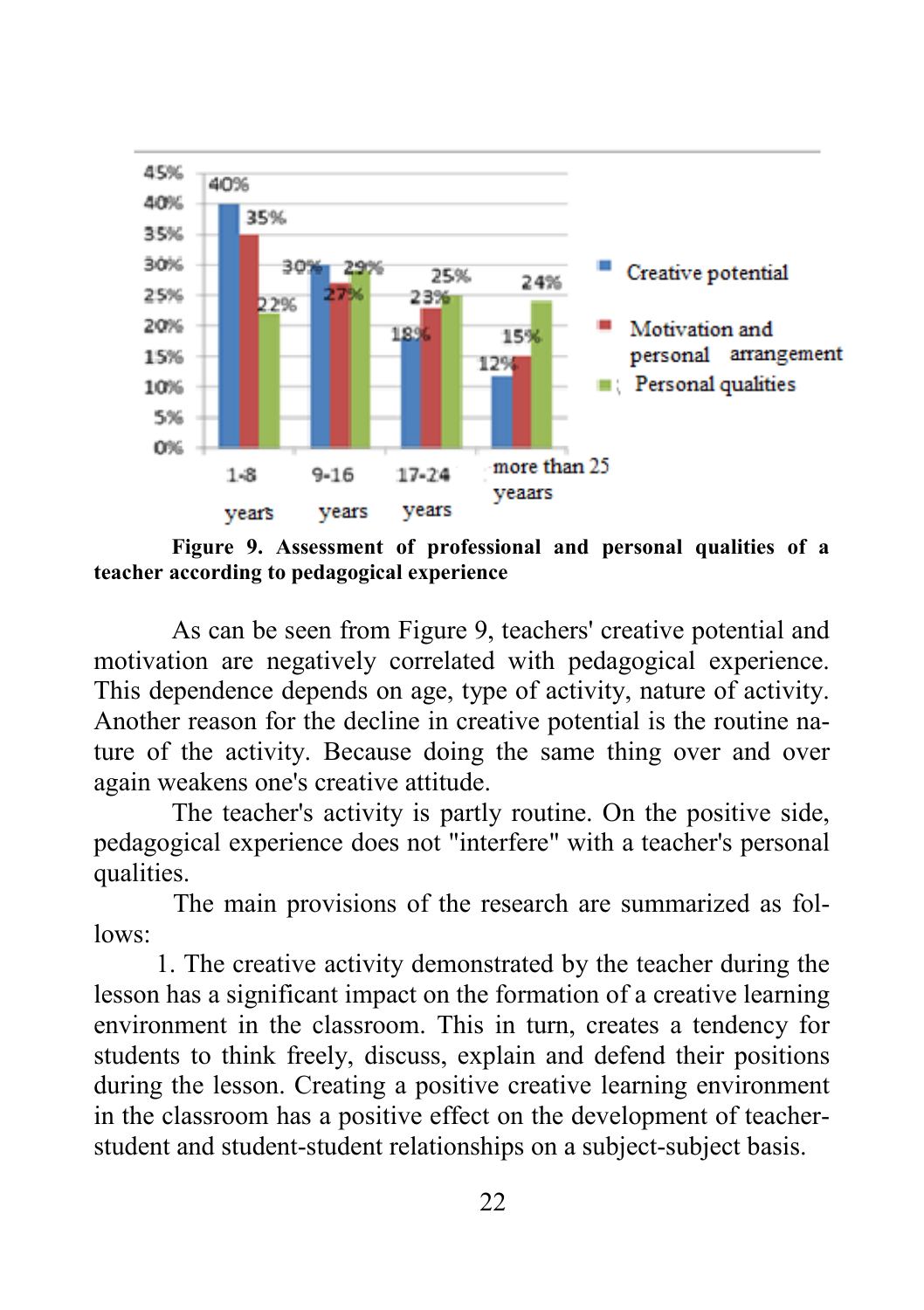2. The teacher taking into account the individual characteristics of students in the organization of forms of work (group, pair, individual and collective activity) and application of learning strategies (methods and assessment) in the learning process significantly contributes to increasing their learning interest and motivation, their active participation in the learning process, supports their comprehensive and harmonious development.

3. Creating a developmental learning environment in the classroom using developmental tasks and exercises in the teaching process, taking into account the individual developmental levels of students, creates favorable conditions for the development of their intellectual potential. Developmental tasks enable students to realize their potential as they engage in creative pursuits.

4.The systematic and purposeful use of non-standard, interesting tasks by the teacher in the learning process is crucial for the development of intellectual potential of young students and its effective realization. This in turn, has a positive effect on the expansion and development of students' thinking skills.

5. Subjects such as Music, Technology, Physical Education, Fine Arts, which are of special importance in the formation of the emotional sphere, are taught by imprefessional teachers which prevents the realization of the intellectual potential of the student. For intellectual performance, the student's emotional activity must be high. Therefore, it is more expedient to teach special skills in primary school by a professional teacher in terms of timely identification and effective development of students' potential.

6. The development and realization of the intellectual potential of young students depends on the personal and professional qualities demonstrated by the teacher in the learning process. Research has shown that the development and realization of intellectual potential in students depends on the proper organization of pedagogical communication, the model of behavior chosen by the teacher. If young students feel trust, confidence, kindness, and support from the teacher, they will join the learning process more confidently and realize their potential, and develop harmoniously within their capabilities.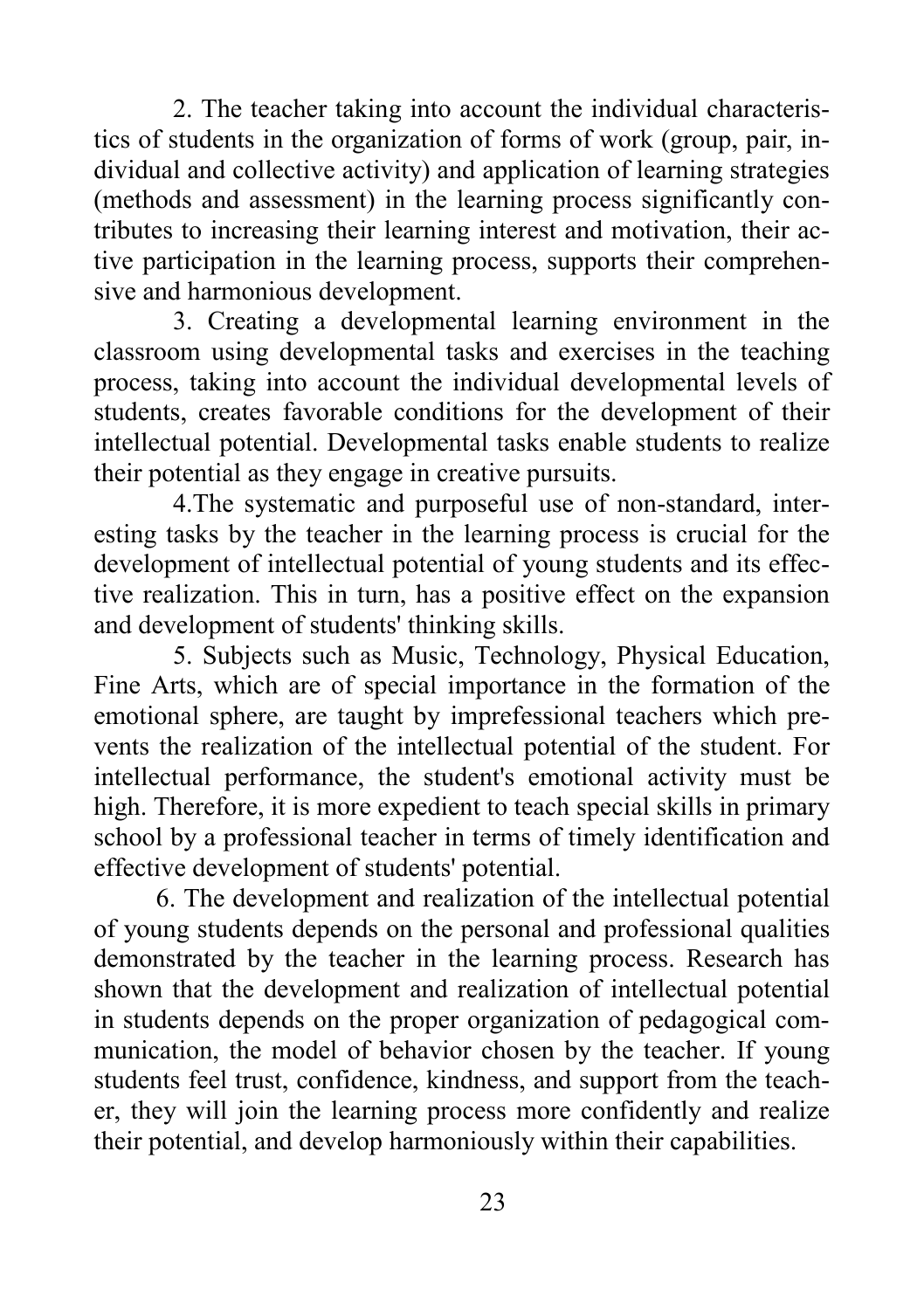7. The majority of teachers involved in the study found that as a result of the increase in pedagogical experience, teachers prefer a more controlled model of behavior. It was found that teachers with more than 19 years of experience prefer to communicate as planned, despite changing circumstances. At the same time, these teachers focus only on skilled or weak students, and only work with a certain group of students in the classroom.

8. It was determined that there is a negative correlation between the teacher's creative potential, motivation and pedagogical experience. The reason for the decline in creative potential is the routine nature of teaching. Because the fact that a person does the same thing regularly does not allow a creative approach to this work. This reduces the quality of activity. Therefore, trainings should be conducted to support creative teaching activities, and inter-school experience exchange should be conducted to use "creative practices".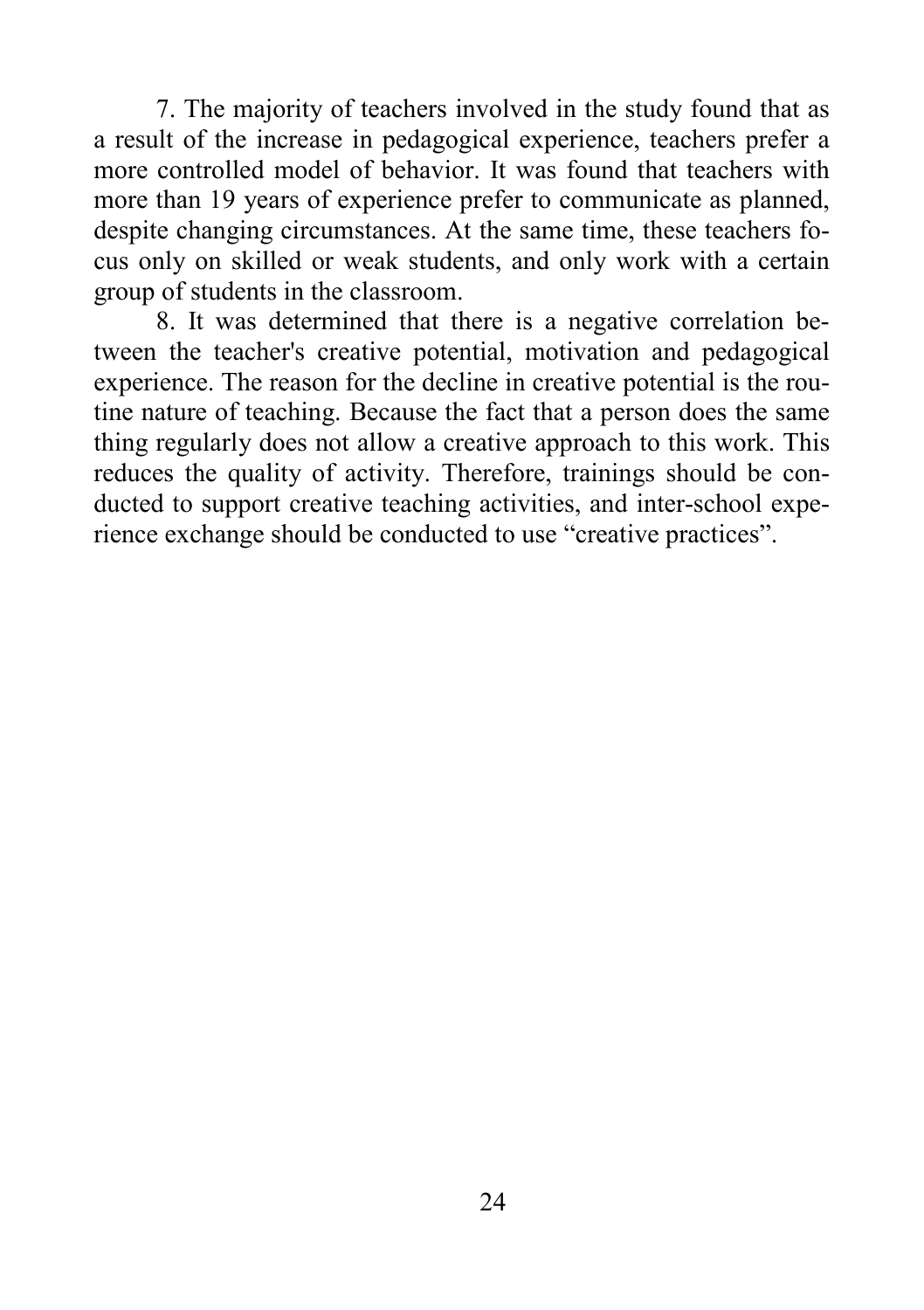**The main content of the dissertation is reflected in the following works of the applicant:**

1. Psychological roots of talent //-Baku: "Scientific works" of AREPI, - 2007. № 2-3, -p.102-106

2. Problems encountered by skilled children during school activities //-Baku: "Scientific works" of AREPI, - 2008. № 3, -p. 233- 237

3. The role of the teacher in the development of creative potential of young schoolchildren //-Baku: "Scientific works" of AREPI, - 2009. № 3-4, -p.366-372

4. The development of intellectual potential of young schoolchildren //-Baku: "Scientific works" of AREPI, - 2011. №2, -p.78-81

5. Materials of the International scientific conference on "Issues of development of intellect and creative thinking of young schoolchildren,// "Pedagogical and psychological problems of improving the teaching process",. -Nakhchivan: Translator, -2011, p.195-197

6.On the use of teaching methods in the development of intellectual skills of young students //-Baku: "Scientific works" of AREPI, -2012. № 1, -p.150-154

7.On the development of the intellectual potential of young schoolchildren. //-Republic of Kazakhstan: "Pedagogy and Psychology" of the Kazakh National Pedagogical University named after Abay, -2018. № 3, -p. 95-101

8. Issues of development of intellectual potential of young school-children //XXII Republican Scientific Conference of Doctoral Students and Young Researchers, -Baku: ASPU, -2018, -p.425-428

9. Emotional shades of student thinking// III International Scientific Conference of Young Researchers, -Baku: BEU, -2019, -p.1376- 1378

10. The transition from the border of emotions to the world of thinking //The great Czech educator J.A. Komensky: a classic and modern approach to education International Conference, BSU, - Baku: BSU, - 2019, -p.299-301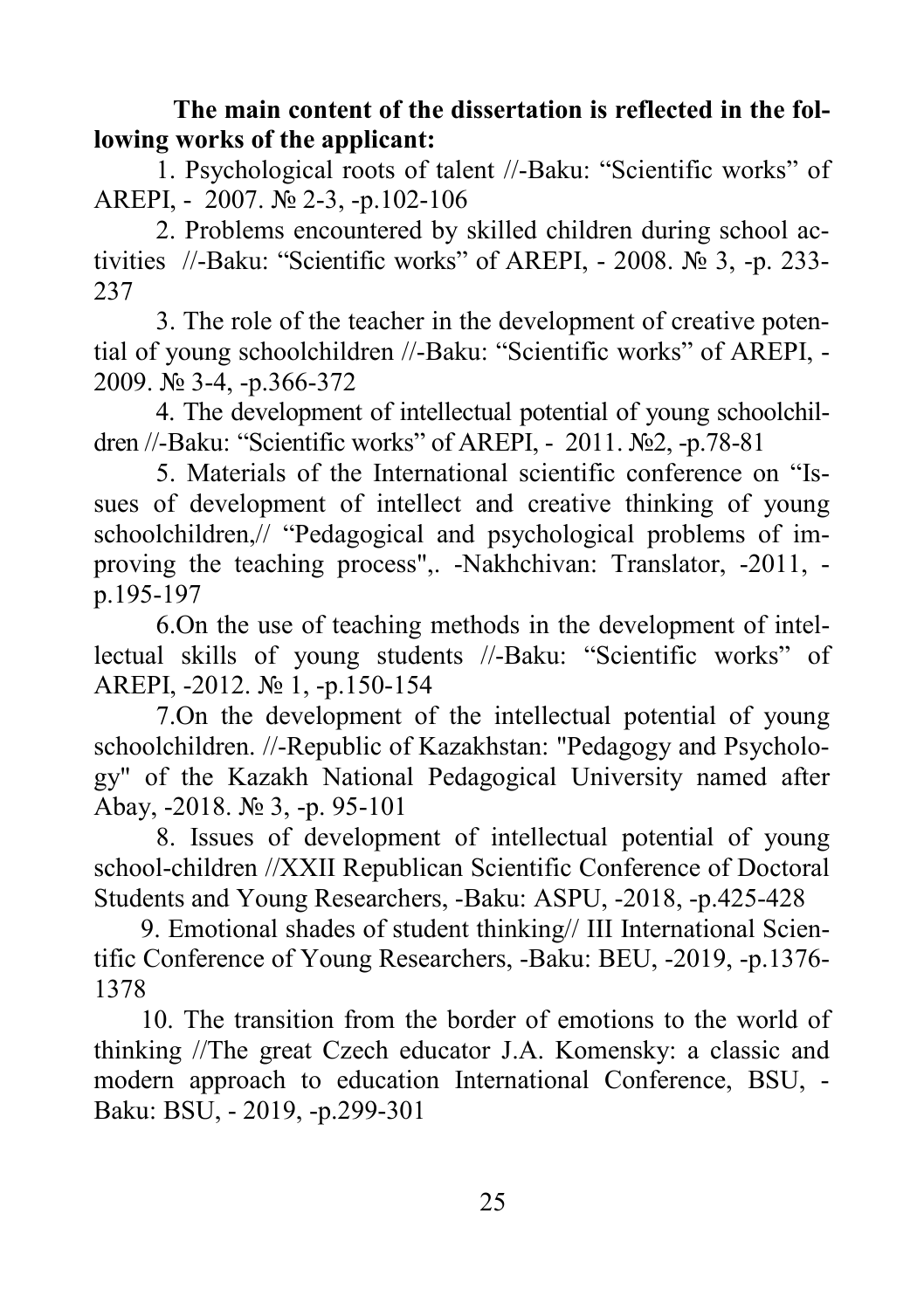11. Psychological aspects of teacher-student relations in the cognitive development of young schoolchildren //-Baku : Scientific Works BIU, -2019. № 2, -p.37-42

12. Insensitively developed intellect //-Baku: BSU Journal of Psychology, -2019. № 4, -p.25-30

13. Psychological aspects affecting student learning success //IV International Scientific Conference of Young Researchers,-Baku: BEU, -2020, -p.1316-1318

14. Ensuring student success in the learning process: psychological aspects of parent, teacher activity //-Baku: ADPU Scientific News, -2020. № 2, -p.150-154

15. Philosophical and psychological essence of the phenomenon of intellectual potential //The thirrd International European Conference on Interdisciplinary Scientific researches, , - Moldova:Comrat, -2021, -p.761-771

16. Psychological influence of the teacher's attitude to the development of intellectual potential //LXXVII International Correspondence Scientific and Practical Conference «International Scientific Review of the Problems and Prospects of Modern Science and Education» -USA: Boston, -2021, -p.55-57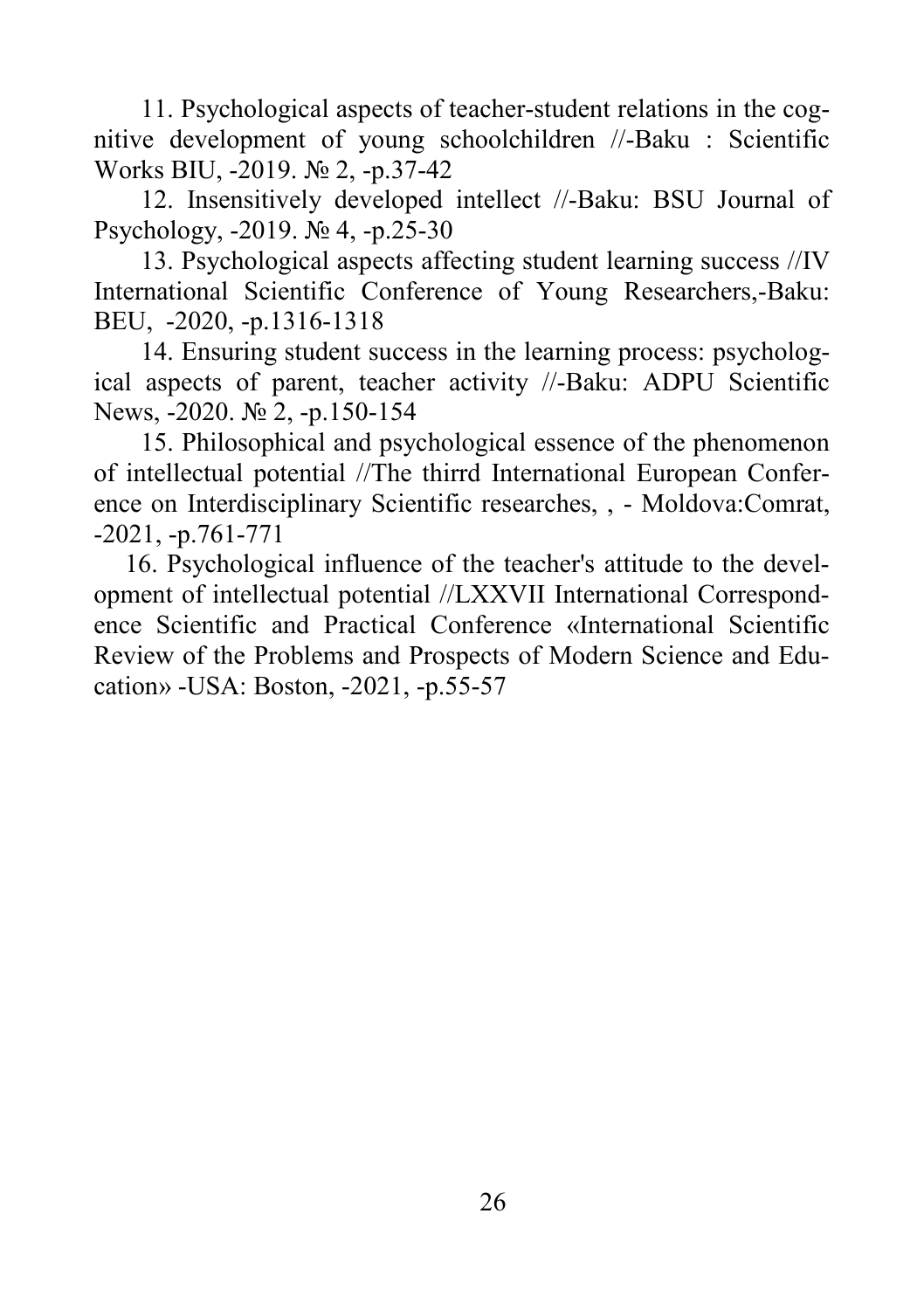The defense will be held on 06 june 2022 at the meeting of the 13<sup>00</sup> Dissertation Council FD2.43 operated by Baku State University.

Address: AZ1148, Baki city, Z.Khalilov street, 23, The main building.

Dissertation is accessible at the scientific Library of Baku State University.

Electronic versions of dissertation and its abstract are available on the official website of Baku State University.

Abstract was sent to the required adresses on 05 may 2022.